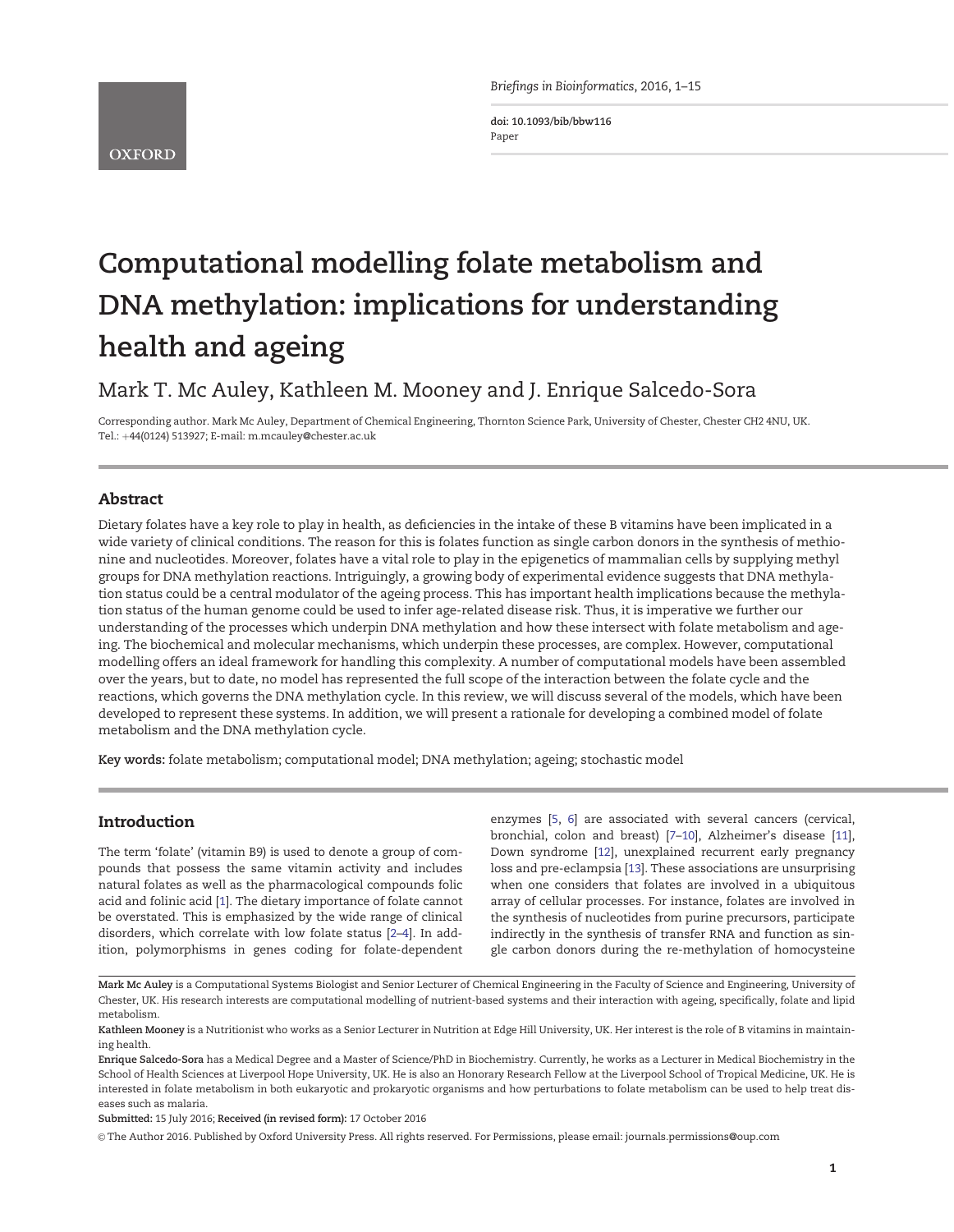(Hcy) to methionine [[14\]](#page-11-0) [\(Figure 1](#page-2-0)). Folate-derived one-carbon units also play a central role in DNA methylation [[15,](#page-11-0) [16\]](#page-11-0). This epigenetic process involves methyl groups covalently bonding to CpG dinucleotides to establish tissue-specific methylation patterns. A CpG dinucleotide consists of a deoxycytidine followed by a deoxyguanidine, with the 'p' indicating the phosphate group between these nucleotides. Covalent bonding of methyl groups occurs at the carbon-5 position of a deoxycytidine to create a methylated CpG dyad [\[11](#page-11-0), [12\]](#page-11-0). Dynamic changes to methylation patterns are an important gestational phenomenon, which regulate gene expression during embryonic development [[17\]](#page-11-0). However, during adult life, alterations to DNA methylation patterns can have significant implications for the onset of disease [\[18](#page-11-0), [19\]](#page-11-0). Specifically, advancing age is often accompanied by global hypomethylation [\[20–23\]](#page-11-0) in conjunction with site-specific hypermethylation at the promoter region of a variety of genes [\[24–27\]](#page-11-0). Hypermethylation involves CpG islands (-500–2000 bp) within the promoter becoming excessively methylated [\[28](#page-11-0), [29](#page-11-0)], and often occurs with concomitant transcriptional silencing [\[30](#page-11-0), [31\]](#page-11-0). Gene promoter hypermethylation is a feature of certain diseases, the most notable being cancer [\[25\]](#page-11-0). For instance, Wang et al. (2016) [[32\]](#page-11-0) recently found that DNA methylation changes during ageing were closely correlated to the occurrence of cancer. In addition to cancer, aberrant DNA methylation has an emerging role to play in many age-related diseases, including cardiovascular disease (CVD) [\[33\]](#page-11-0), Alzheimer's disease [[34\]](#page-11-0) and osteoporosis/osteoarthritis [\[35\]](#page-11-0). Such findings consolidate the growing view that DNA methylation status and health span are inexorably entwined. Moreover, it has also been revealed that investigating changes to the methylation profile of the genome could help develop our understanding of ageing. This assertion is supported by the recent bioinformatics work of Horvath (2013) [[36](#page-11-0)] who used publicly available methylation data sets to identify an 'epigenetic clock' underpinned by methylation changes in 353 CpGs. Intriguingly, Horvarth postulates that 'DNA methylation age' measures the cumulative effect of an epigenetic maintenance system. This finding indicates that a deeper mechanistic understanding of DNA methylation preservation could be pivotal to improving our overall understanding of ageing and health span.

To extend our understanding of DNA methylation and its bidirectional relationship with ageing, it is imperative we consider how subtle alterations to folate-mediated one carbon metabolism (FOCM) impact the regulatory processes that govern DNA methylation. Specifically, it is necessary to explore how such perturbations affect gene promoters, which are susceptible to hypermethylation. In addition, it is vital we consider how other factors associated with ageing impact this relationship. However, this is not a straightforward task, as both FOCM and the DNA methylation cycle are complex processes, which are underpinned by a large number of biochemical and molecular reactions [\(Figure 1](#page-2-0)). Many of these reactions are non-linear in nature and are influenced by a variety of other B vitamins/nutrients and enzymatic cofactors [[37](#page-11-0)]. Ageing adds a further degree of complexity by altering the dynamics of the reactions. For example, age-dependent decreases in the expression levels/ activity of human methionine synthase (MS) and methylenetetrahydrofolate reductase (MTHFR) have been observed [\[38](#page-11-0), [39\]](#page-11-0). Both enzymes are recognized as key regulators of FOCM, and expression/activity changes potentially affect their reaction kinetics. Similarly, the activity of human DNA methyltransferase 1 (Dnmt 1), a key enzyme involved in the addition of methyl groups to cytosine residues, has also been observed to decrease with age [\[40\]](#page-11-0). Moreover, ageing also affects the availability of

cofactors such as vitamin B12 [\[41\]](#page-11-0), which is central to FOCM, while oxidative stress, which is generally regarded as a key contributor to ageing, has been observed to effect both DNA methylation and FOCM [\[42](#page-11-0), [43\]](#page-11-0). Furthermore, it is not uncommon that older people have diminished folate status as a result of a low dietary intake of the vitamin [[44](#page-11-0)]. Thus, it is necessary to consider an array of factors when investigating the maintenance of DNA methylation. Fortunately, there is a growing appreciation that complex biological process can be studied in a holistic manner by adopting a systems biology approach [\[45\]](#page-11-0). Computational modelling resides at the centre of this paradigm shift, as it provides a framework for representing and exploring the dynamics of complex systems [[46–](#page-11-0)[50\]](#page-12-0). In this review, we discuss the role computational modelling has played in developing our understanding of FOCM and DNA methylation. In addition, we propose coupling FOCM and the DNA methylation cycle into one computational model, which could be used to further explore the dynamics of their relationship.

# Folate metabolism and the DNA methylation cycle

FOCM is fundamentally important to DNA methylation. Various folates are the cofactors for the de novo synthesis of methyl groups from more oxidized one-carbon units, and the methyl groups on 5-methyltetrahydrofolate (5-MTFHF) are used to re-methylate Hcy to methionine and to regenerate tetrahydrofolate, the metabolically active form of folate. Methionine is a precursor of S-adenosylmethionine (SAM), which has a predominant role to play in the majority of biochemical methyl donation events, including that of DNA methylation. Post-replication, Dnmt1 uses SAM as a substrate to transfer methyl groups to the DNA molecule [\[51\]](#page-12-0); this produces S-adenosylhomocysteine (SAH). SAH is then converted to Hcy, permitting the continuation of the methylation cycle [\[52,](#page-12-0) [53](#page-12-0)] [\(Figure 1](#page-2-0)). In conjunction with Dnmt1, DNA methylation patterns are dynamically regulated by several other enzymes [\(Figure 1](#page-2-0)). As Dnmt1 preferentially acts on hemimethylated DNA and is potentially unable to methylate neo-synthesized DNA strands, this enzyme is generally regarded as solely a maintenance enzyme [\[54\]](#page-12-0). Thus, other enzymes are needed to perform de novo DNA methylation. Dnmt3a and Dnmt3b are widely regarded as the main enzymes responsible for this role [[55](#page-12-0), [56\]](#page-12-0). These methylation reactions are offset by active and passive demethylation. Passive demethylation occurs during replication, while active methylation can involve 10–11 translocation (TET) dioxygenases, which oxidize the methyl groups of cytosine [[57\]](#page-12-0). TET dioxygenases are thought to function by oxidizing the methyl groups of cytosine. This process eventually culminates with the reintroduction of unmethylated cytosine in the DNA molecule [\[57\]](#page-12-0). Thus, it would appear that the steady-state levels of both site-specific and global DNA methylation patterns are maintained by an antagonistic balancing act between those activities responsible for maintenance/de novo methylation and those reactions responsible for passive/active demethylation. Moreover, methylation fidelity studies suggest that these processes are subject to inherent stochasticity. For example, Landan et al. (2012) [[58](#page-12-0)] tracked the in vitro evolution of immortalized fibroblasts for >300 generations and found that changes in population-averaged methylation occur through a stochastic process. In addition, Shipony et al. (2014) [[59\]](#page-12-0) suggest the persistence nature of the somatic methylome is one factor that makes it increasingly vulnerable to noise with time. This is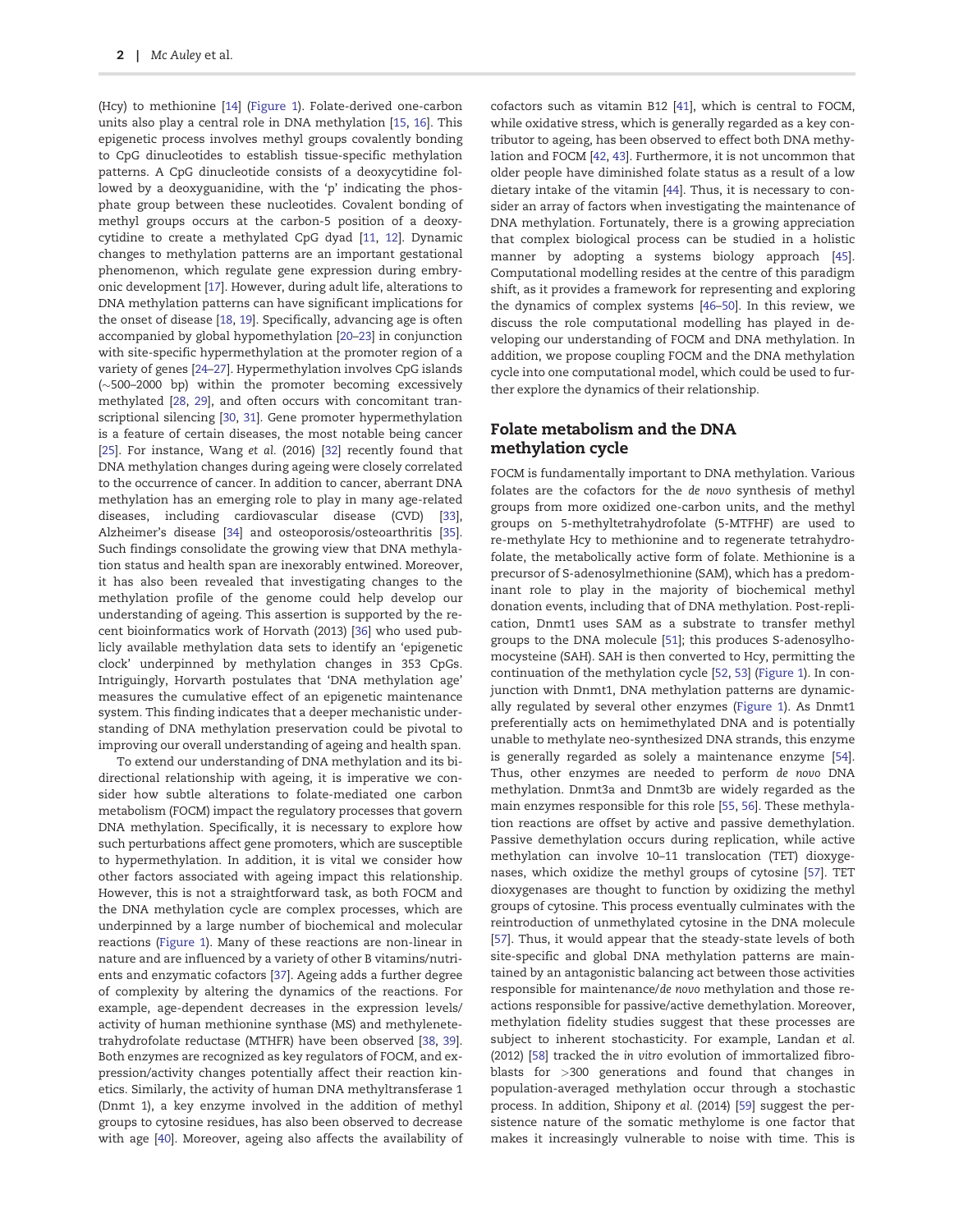<span id="page-2-0"></span>

Figure 1. Folate metabolism and its intersection with DNA methylation: Ingested folates are the cofactors for the de novo synthesis of methyl groups. Methyl groups on 5-MTFHF are used to re-methylate homocysteine (Hcy) to methionine, with the aid of vitamin B12 and MS. This reaction regenerates tetrahydrofolate, the metabolically active form of folate. Methionine is a precursor of SAM, which has a predominant role to play in the majority of biochemical methyl donation events, including that of DNA methylation. Dnmt 1 is central to maintaining genomic methylation patterns, while Dnmt 3a and 3b are both involved in de novo methylation reactions. TET dioxygenases are actively involved in demethylating cytosine, while CH<sub>3</sub> groups are also lost passively. Pink circles indicate methylated CpGs.

intriguing from the perspective of ageing, as it would appear that in young somatic cells, site-specific methylation density is characterized by low-level noise, which maintains average methylation density. Therefore, the persistent nature of the methylome and increased stochasticity with time could contribute to the formation of aberrant DNA methylation patterns, which are a hallmark of the ageing process in humans.

### Computational models of folate metabolism

The models described in the next two sections are summarized in [Tables 1](#page-3-0) and [2](#page-4-0), respectively. Models of FOCM have traditionally adopted a continuous deterministic approach, with the dynamics of the system being represented by ordinary differential equations (ODEs), which are underpinned by kinetic reactions [\[83\]](#page-12-0). In the main reaction, velocities are assumed to depend on the concentrations of the reaction substrates (the law of mass action [[84](#page-12-0)]). Rate laws for more complex reaction laws are in general described by Michaelis–Menten kinetics [\[85\]](#page-12-0) for one, two or three substrates assuming a random-order mechanism. The following mathematical expressions taken from the recent model by Salcedo-Sora and Mc Auley (2016) [\[67](#page-12-0)] encapsulate the different Michaelis–Menten-based functional forms as used for one, two and three substrates in these types of kinetic models, where V is the velocity of the reaction,  $\rm V_{max}$  is the theoretical maximum velocity of the reaction, S1–S3 are substrates and  $k_{m1}$ – $k_{m3}$  are the substrate concentrations at which the reaction is half maximum velocity.

$$
V = \frac{V_{\text{max}} * [S]}{k_m + [S]}
$$
 (1)

$$
V = \frac{V_{\max} * [S_1][S_2]}{k_{m_1}k_{m_2} + k_{m_1}[S_2] + k_{m_2}[S_1]}
$$
(2)

$$
V = \frac{V_{\max} * [S_1][S_2][S_3]}{k_{m_1}k_{m_2}k_{m_3} + k_{m_1}([S_2] + [S_3]) + k_{m_2}([S_1] + [S_3]) + k_{m_3}([S_1] + [S_2]) + [S_1][S_2][S_3]}
$$
(3)

The first mathematical model to adopt this kinetic approach to represent intracellular folate metabolism was developed in the 1970s and had a strong pharmacological theme [\[60\]](#page-12-0). It was used to simulate the actions of methotrexate on DNA synthesis. The next significant computational model of the folate cycle was developed by Nijhout et al. (2004) [\[61\]](#page-12-0). This model is underpinned by the enzyme kinetic data that characterize the reactions in Figure 1, and was assembled using the type of mathematical equations outlined above. As well as being the first detailed mathematical description of the folate cycle, model simulations were able to quantitatively reproduce the intracellular levels of the various folate metabolites, and the model was able to predict the effect of vitamin B12 deficiency. Building on this work, Reed et al. (2006) [\[62\]](#page-12-0) used this model combined with models of methionine metabolism [\[63](#page-12-0), [64\]](#page-12-0) to investigate genetic polymorphisms in the folate pathway. Polymorphisms in MTHFR predicted that a reduction in MTHFR activity reduces concentrations of SAM and 5-MTHR, and DNA methylation, while slightly increasing SAH and Hcy concentrations and thymidine or purine synthesis. Decreased folate together with a simulated vitamin B12 deficiency resulted in decreased DNA methylation and purine and thymidine synthesis. This model was also used as a template to study the effect of intracellular folate deficiency and excess. The model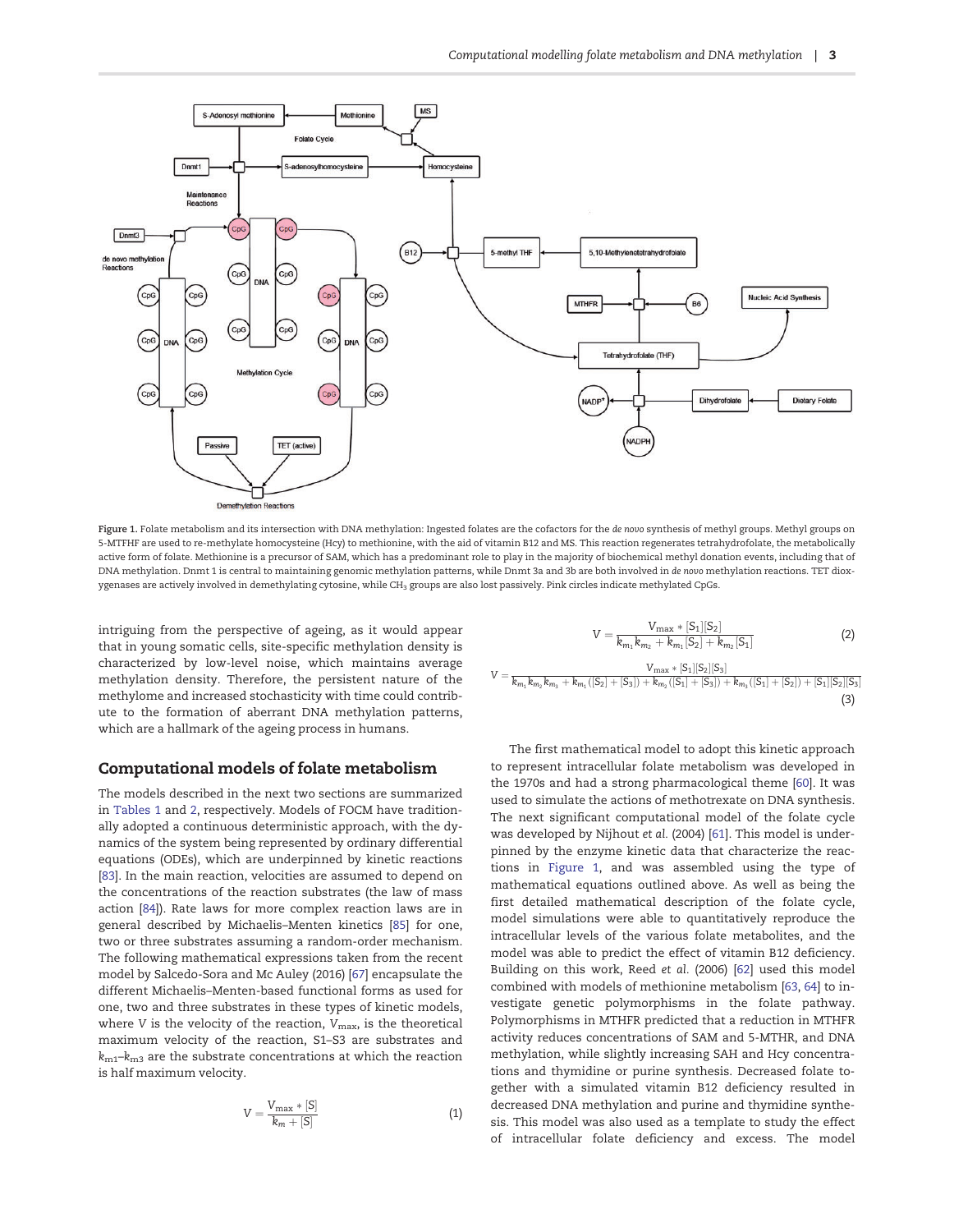<span id="page-3-0"></span>

| Authors                        | Title                                                                                                                          | Model overview/predictions                                                                                                                                                                                  | Computational methods used                                                                                                                                        |
|--------------------------------|--------------------------------------------------------------------------------------------------------------------------------|-------------------------------------------------------------------------------------------------------------------------------------------------------------------------------------------------------------|-------------------------------------------------------------------------------------------------------------------------------------------------------------------|
| Jackson and Harrap (1973) [60] | Studies with a mathematical<br>model of folate metabolism                                                                      | Included the main reactions<br>involved in cellular folate me-<br>tabolism in mouse leukaemia<br>cells. Used to predict time course<br>changes in purine and thymidy-<br>late biosynthesis rates.           | A deterministic framework con-<br>sisting of a system of integrated<br>equations. Kinetic parameters<br>were determined from pre-exist-<br>ing experimental data. |
| Nijhout et al. (2004) [61]     | A mathematical model of the fol-<br>ate cycle: new insights into fol-<br>ate homeostasis                                       | Folate cycle underpinned by en-<br>zyme kinetics. Used to explore<br>the 'methyl trap hypothesis', the<br>effects of methotrexate and sen-<br>sitivities to variation in enzym-<br>atic parameters.         | A deterministic ODE-based kinetic<br>model constructed using the as-<br>sumption that most reactions in<br>the folate cycle are bimolecular.                      |
| Reed et al. (2006) [62]        | A mathematical model gives in-<br>sights into nutritional and gen-<br>etic aspects of folate-mediated<br>one-carbon metabolism | Model of FOCM. Predictions<br>included the inverse association<br>between Hcy and low folate lev-<br>els, DNA methylation reaction<br>rate is relatively insensitive to<br>changes in folate nool size fol- | Deterministic ODE model created<br>by combining the model by<br>Nijhout et al. (2004) and models<br>of methionine metabolism<br>$[63, 64]$ .                      |

| Reed et al. (2006) [62]                  | A mathematical model gives in-<br>sights into nutritional and gen-<br>etic aspects of folate-mediated<br>one-carbon metabolism | Model of FOCM. Predictions<br>included the inverse association<br>between Hcy and low folate lev-<br>els, DNA methylation reaction<br>rate is relatively insensitive to<br>changes in folate pool size, fol-<br>ate concentrations become high,<br>enzyme velocities diminish, mu-<br>tations in MTHFR reduces SAM.                       | Deterministic ODE model created<br>by combining the model by<br>Nijhout et al. (2004) and models<br>of methionine metabolism<br>$[63, 64]$ .                                                                                                                                  |
|------------------------------------------|--------------------------------------------------------------------------------------------------------------------------------|-------------------------------------------------------------------------------------------------------------------------------------------------------------------------------------------------------------------------------------------------------------------------------------------------------------------------------------------|-------------------------------------------------------------------------------------------------------------------------------------------------------------------------------------------------------------------------------------------------------------------------------|
| Neuhouser et al. (2011) [65]             | Mathematical modelling predicts<br>the effect of folate deficiency<br>and excess on cancer-related<br>biomarkers               | FOCM model used by this group.<br>Used to predict: the effect of a<br>broad range of intracellular folate<br>concentrations simulating vari-<br>ation in folate status on mechan-<br>isms relevant to carcinogenesis.                                                                                                                     | Deterministic model based on [62].                                                                                                                                                                                                                                            |
| Duncan et al. (2013) [66]                | A Population Model of Folate-<br>Mediated One-Carbon<br>Metabolism [66]                                                        | Compartmental body model folate<br>metabolism.<br>Showed tissue and plasma folate is<br>highly correlated, but liver and<br>plasma folate much less so.<br>Oxidative stress increases the<br>plasma SAM/SAH ratio.                                                                                                                        | Models from [61, 62] were incorpo-<br>rated into liver and plasma<br>compartment.<br>Coupled set of ODEs.<br>Random number used to generate<br>a virtual population of 10 000 in-<br>dividuals each with different fol-<br>ate metabolism.<br>Model constructed using Matlab. |
| Salcedo-Sora and Mc<br>Auley (2016) [67] | A mathematical model of micro-<br>bial folate biosynthesis and util-<br>ization: implications for<br>antifolate development.   | First model to be assembled of fol-<br>ate biosynthesis and utilization.<br>The model suggested a particular<br>small set of folate intermediates<br>are specific targets that could<br>complement current antifolates,<br>and the model substantiates the<br>case for a substrate cycle in the<br>folinic acid biosynthesis<br>reaction. | Deterministic ODE model.<br>Folate pathway informed by the<br>KEGG database (http://www.gen<br>ome.jp/kegg/) and kinetic param-<br>eters were compiled from the en-<br>zyme database BRENDA (http://<br>www.brenda-enzymes.org/)                                              |

suggested that the enzyme thymidylate synthesis is sensitive to changes in epithelial intracellular folate and increased significantly under conditions of high intracellular folate [[65\]](#page-12-0). This framework was further extended by Duncan et al. (2013) [[66\]](#page-12-0) to hepatic and plasma folate turnover. It was applied to a population of virtual individuals and showed that tissue and plasma folates are highly correlated, but liver and plasma folates much less so. Moreover, this model showed that oxidative stress increases the plasma SAM/S-SAM/SAH ratio. The most recent ODE model of folate metabolism was developed by Salcedo-Sora and Mc Auley (2016) [\[67\]](#page-12-0). Our model is the first computational model of microbial folate biosynthesis and utilization. Using the model, we were able to identify specific targets within folate metabolism, which synergize with current antifolates. In addition, the results from our model support experimental findings that suggest the folinic acid substrate cycle is an important biochemical mechanism deployed during active cell growth, a key finding that emphasizes the utility of computational models for shedding light on this complex system.

# Computational models of the DNA methylation cycle

A variety of approaches have been used to model various aspects of DNA methylation [[68–74](#page-12-0)]. Our focus is the precise representation of the DNA methylation cycle. To this end, the DNA methylation cycle has been modelled explicitly by McGovern et al. (2012) [\[77](#page-12-0)]. The model centred on the activity of DNMTs,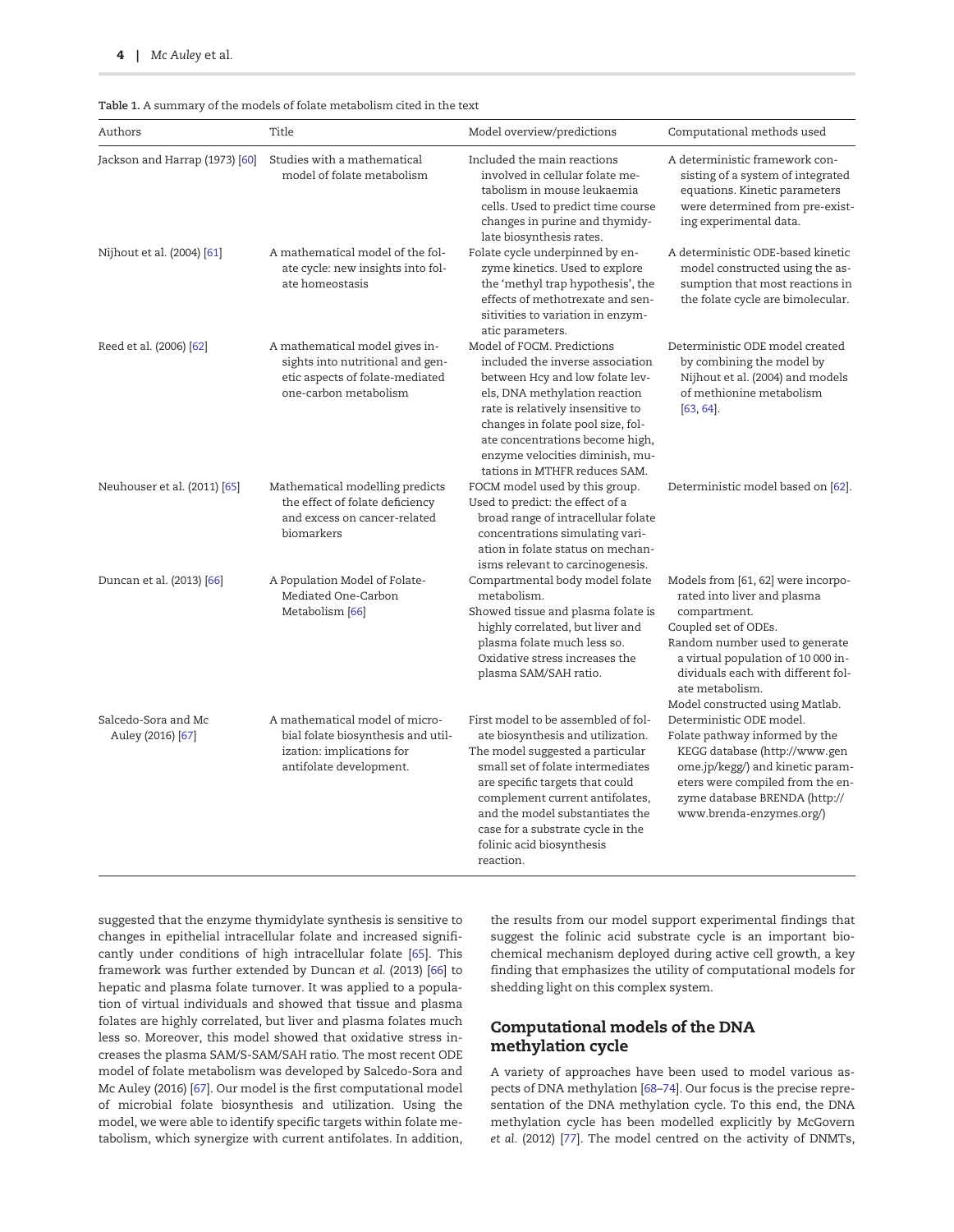<span id="page-4-0"></span>

| able 2.1.2 cm with a final product in the contract of the contract of the contract of the contract of the contract of the contract of the contract of the contract of the contract of the contract of the contract of the cont |                                                                                                                                                                        |                                                                                                                                                                                                                                                                                   |                                                                                                                                                                                                                                |
|--------------------------------------------------------------------------------------------------------------------------------------------------------------------------------------------------------------------------------|------------------------------------------------------------------------------------------------------------------------------------------------------------------------|-----------------------------------------------------------------------------------------------------------------------------------------------------------------------------------------------------------------------------------------------------------------------------------|--------------------------------------------------------------------------------------------------------------------------------------------------------------------------------------------------------------------------------|
| Authors                                                                                                                                                                                                                        | Title                                                                                                                                                                  | Model features/predictions                                                                                                                                                                                                                                                        | Computational methods used                                                                                                                                                                                                     |
| Capra et al. (2014) [68]                                                                                                                                                                                                       | dynamics with<br>approaches from phylogenetics<br>Modelling DNA methylation                                                                                            | The model was capable of inferring unobserved<br>CpG methylation states from observations at<br>the same sites in related cell types (90% $\,$<br>correct).                                                                                                                       | R source code: www.kostkalab.net/software.<br>Continuous-time Markov chain approach.                                                                                                                                           |
| Genereux et al. (2005) [69]                                                                                                                                                                                                    | A population-epigenetic model to infer site-spe-<br>cific methylation rates from double-stranded<br>DNA methylation patterns                                           | Population model of DNA methylation dynamics.<br>Can infer site-specific rates of both mainten-<br>ance and de novo methylation values                                                                                                                                            | quencies of methylated, hemimethylated and<br>unmethylated CpG/CpG dyads at a given CpG<br>site across a population of cells from a single<br>Probabilistic model designed to track the fre-<br>tissue of a single individual. |
| Flottmann et al. (2012) [70]                                                                                                                                                                                                   | A stochastic model of epigenetic dynamics in<br>somatic cell reprogramming                                                                                             | Describes the interplay between gene expression,<br>tion. Infers cytosine methylation rates at sev-<br>chromatin modifications and DNA methyla-<br>eral sites within the promoter of the human<br>gene FMR1.                                                                      | Probabilistic Boolean networks to represent two<br>kinds of stochasticity.                                                                                                                                                     |
| Zheng et al. (2013) [71]                                                                                                                                                                                                       | CpGIMethPred: computational model for predict-<br>ing methylation status of CpG islands in<br>human genome                                                             | methylation status of the CpG islands in the<br>human genome under normal conditions.<br>Machine-based models used to predict the                                                                                                                                                 | methylation data, feature extraction and stat-<br>Three-part model systems to obtain CpG island<br>map. This involved database extraction of<br>istical predictive modelling.                                                  |
| Feinberg et al.(2010) [72]                                                                                                                                                                                                     | Evolution in health and medicine Sackler collo-<br>quium: Stochastic epigenetic variation as a<br>driving force of development, evolutionary<br>adaptation and disease | chastic variation in evolution, in changing en-<br>dence for stochastic epigenetic variation, a<br>methylation, and genetically inherited sto-<br>Epigenetic evolutionary model. Provided evi-<br>heritable genetic mechanism for variable<br>vironments mediated epigenetically. | Expanded the Fisher-Wright neutral selection<br>model.                                                                                                                                                                         |
| Przybilla et al. (2014) [73]                                                                                                                                                                                                   | al model approach<br>Understanding epigenetic changes in ageing<br>stem cells-a computation                                                                            | DNA methylation within stem cells and simu-<br>Used a model to explore age-related changes in<br>lations suggested homing at stem cell niches<br>retarded epigenetic ageing.                                                                                                      | Used the model of DNA by Sontag et al. (2006)<br>[74]                                                                                                                                                                          |
| Yatabe et al. (2001) [75]                                                                                                                                                                                                      | Methylation patterns and mathematical models<br>reveal dynamics of stem cell turnover in the<br>human colon                                                            | stem cells that go through 'bottlenecks' during<br>human crypts are long-lived, accumulate ran-<br>dom methylation errors and contain multiple<br>Experimental work and simulations suggest<br>life.                                                                              | Crypts were simulated with a methylation error<br>rate of 2 $\times$ 10 $^{-5}$ per CpG site per division, and<br>one division per day.<br>Stochastic model.                                                                   |
| Otto et al. (1990) [76]                                                                                                                                                                                                        | demethylation and de novo methylation during<br>DNA methylation in eukaryotes: kinetics of<br>the life cycle.                                                          | Steady state/equilibrium achieved such that the<br>proportion of sites which are newly methy-<br>lated equals the proportion of sites that be-<br>come demethylated in a cell generation.                                                                                         | novo methylation and the error rate equation-<br>Kinetic model that represents methylation and<br>demethylation. It incorporates values for de<br>based model that ignores randomness.                                         |
| Sontag et al. (2006) [74]                                                                                                                                                                                                      | Dynamics, stability and inheritance of somatic<br>DNA methylation imprints                                                                                             | Describes the evolution of hypo- to hypermethy-<br>lated equilibria as a result of methylation<br>noise in a finite system of CpG sites.                                                                                                                                          | Markov-chain model, CpGs can change methyla-<br>tion states during cell division only based on<br>probabilities for conservation/maintenance/<br>loss and de novo methylation.                                                 |
| McGovern et al. (2012) [77]                                                                                                                                                                                                    | A dynamic multi-compartmental model of DNA<br>methylation with demonstrable predictive<br>value in haematological malignancies                                         | methylation/demethylation reactions and was<br>Was able to fully represent the full suite of DNA<br>used as a tool for predicting haematological<br>malignancies.                                                                                                                 | Constructed with partial differential equations.                                                                                                                                                                               |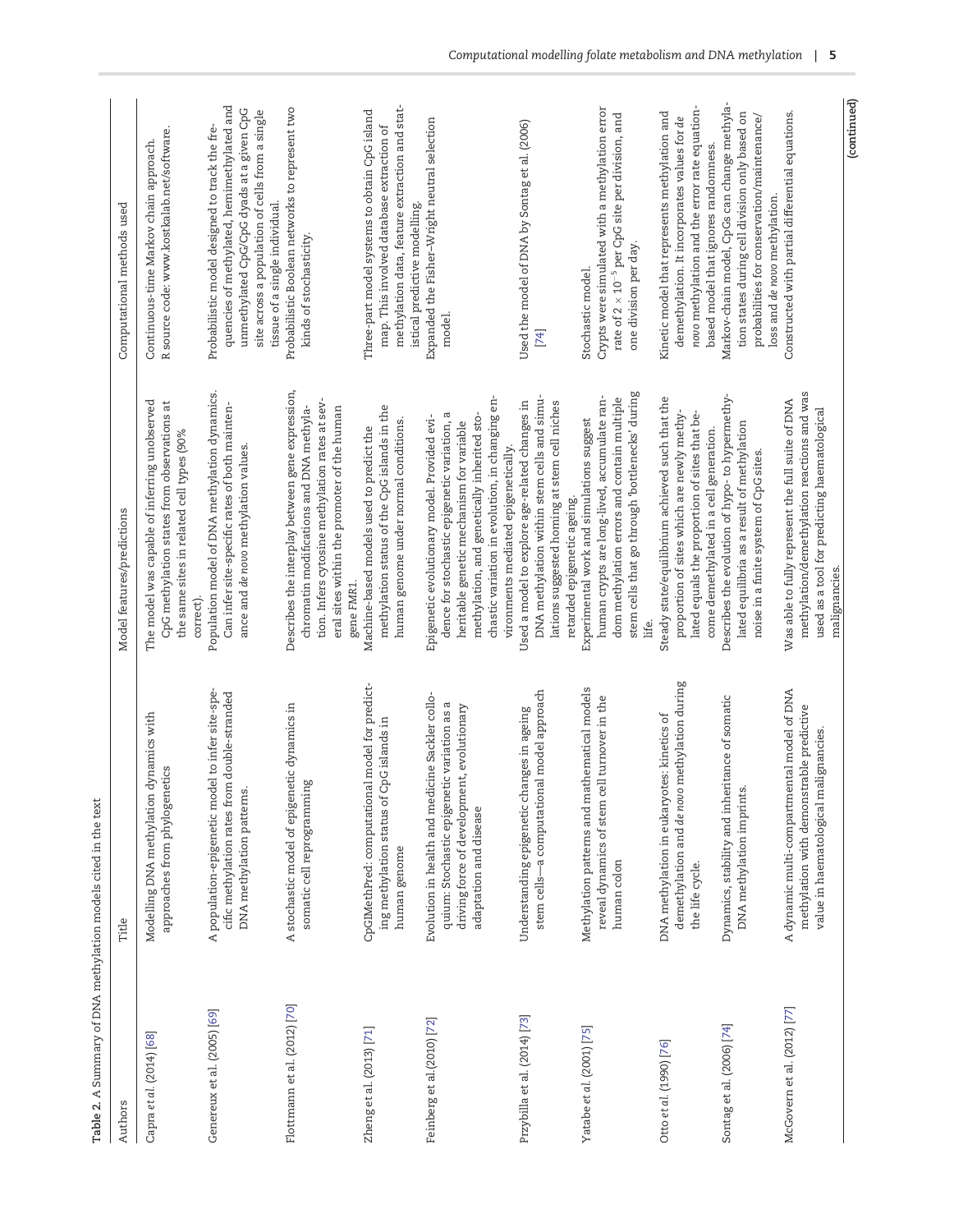| Table 2. (continued)             |                                                                                                            |                                                                                                                                                                                                                                                                                |                                                                                                                                                                                                           |
|----------------------------------|------------------------------------------------------------------------------------------------------------|--------------------------------------------------------------------------------------------------------------------------------------------------------------------------------------------------------------------------------------------------------------------------------|-----------------------------------------------------------------------------------------------------------------------------------------------------------------------------------------------------------|
| Authors                          | Title                                                                                                      | Model features/predictions                                                                                                                                                                                                                                                     | Computational methods used                                                                                                                                                                                |
| Riggs and Xiong (2004) [78]      | Methylation and epigenetic fidelity                                                                        | sue cell types is stochastically variable to a cer-<br>Methylation at most sites in cell lines and in tis-<br>tain extent, with each site depending on site-<br>specific probabilities.                                                                                        | for each CpG dyad in each DNA molecule there<br>The stochastic methylation model assumes that<br>is a certain efficiency (probability) of methyla-<br>tion maintenance failure or de novo<br>methylation. |
| eltsch and Jurkowska (2014) [79] | New concepts in DNA methylation                                                                            | rate of cell division as well as active and pas-<br>Added to the Riggs model [78] by including the<br>sive demethylation.                                                                                                                                                      | Stochastic equation model with rates of cell div-<br>ision and rates of active and passive<br>demethylation.                                                                                              |
| Haerter et al. (2014) [80]       | stable somatic inheritance of DNA methyla-<br>Collaboration between CpG sites is needed for<br>tion states | standard model is inconsistent with many ex-<br>Compared the standard/classical model with a<br>collaborative model and showed that the<br>perimental observations.                                                                                                            | Stochastic model implemented using the<br>Gillespie algorithm [81].                                                                                                                                       |
| Olariu et al. (2016) [82]        | Nanog, Oct4 and Tet1 interplay in establishing<br>pluripotency.                                            | Nanog and Tet1, which included positive feed-<br>Provides a template for novel framework com-<br>Assembled a regulatory network model of Oct4,<br>back loops involving DNA-demethylation<br>bining transcription regulation with DNA<br>around the promoters of Oct4 and Tet1. | To model methylation, the stochastic model by<br>Haerter et al. (2014) [80] was used.                                                                                                                     |

methylation modifications

methylation modifications

and partial differential equations were used to represent methylation reactions. It was used as a predictive tool for haematological malignancies. The model was able to predict the relative abundances of unmethylated, hemimethylated, fully methylated and hydroxymethylated CpG dyads in the DNA of cells with fully functional methylation and TET enzymes. In addition to this deterministic framework, stochastic models of the methylation cycle have also been used to study the methylation cycle. The goal has been to derive models that account for the noise associated with maintaining DNA methylation levels. For example, a reduced probabilistic mathematical representation of methylation dynamics (known as the standard/classical model) has been proposed by Pfeifer et al. (1990) [\[86](#page-12-0)], and further used by Riggs and Xiong (2004) [\[78](#page-12-0)]. This model is presented in Equations (4–7).

$$
\frac{dM}{dt} = Em * M + Ed * U \tag{4}
$$

$$
\frac{dU}{dt} = (1 - Ed) * U + (1 - Em) * M \tag{5}
$$

$$
M^{\wedge} = \frac{M}{Total} = \frac{M}{(M+U)}
$$
\n(6)

$$
M^{\wedge} = \frac{Ed}{(1 + Ed - Em)}\tag{7}
$$

To briefly explain the ODEs in Equations (4) and (5), and Equations (6) and (7), M is a CpG site, U is its unmethylated state,  $E_d$  is the efficiency of de novo methylation,  $E_m$  is the efficiency of maintenance methylation, M is the number of methylated sites,  $M^{\wedge}$  is the fraction of methylation, while Equation (7) represents the steady-state solution to ODEs 4 and 5 when  $dM^2/d$  $dt = 0$ . This model is underpinned by the idea that site-specific methylation levels are underscored by a stochastic process, where de novo and maintenance methylation activity are central. Recently, Jeltsch and Jurkowska (2014) [[79\]](#page-12-0) provided an intriguing theoretical extension to this concept. Jeltsch and Jurkowska propose a stochastic model, which also includes the rate of cell division together with passive and active demethylation; Equation (8).  $\theta_m^i$  is the change in the fraction of methylation at any CpG site (i). This is determined by the difference between the rate of *de n*ovo DNA methylation ( $r_{met}^i$ ) and rates of loss of methylation by replication and active demethylation  $(r_{demeth}^i)$  at this site. D is the rate of cell division and  $f_{main}^i$  is the efficiency of maintenance methylation at site i.

$$
\frac{d\theta_m^i}{dt} = r_{met}^i * \left(1 - \theta_m^i\right) - \left(\frac{1}{2}D(1 - f_{main}^i) + r_{demeth}^i\right) * \theta_m^i \tag{8}
$$

According to the authors, Equation (8) has the significant advantage over its predecessor, as it includes the possibility of proofreading/repair mechanisms because of the incorporation of negative feedback. This level of regulation is attained because an increase in methylation causes a reduction in the first term of Equation (8) with a subsequent increase in the second term. Consequently, the methylation rate drops and demethylation increases, resulting in a stable steady-state methylation level at each site. To our knowledge, this theoretical framework has yet to be applied to experimental data or simulated dynamically. A stochastic mathematical framework also inspired Haerter et al. (2014) [\[80\]](#page-12-0) to create a computational model of this system. Their model differs from the classical/standard model, as it included dynamic collaboration between CpGs. More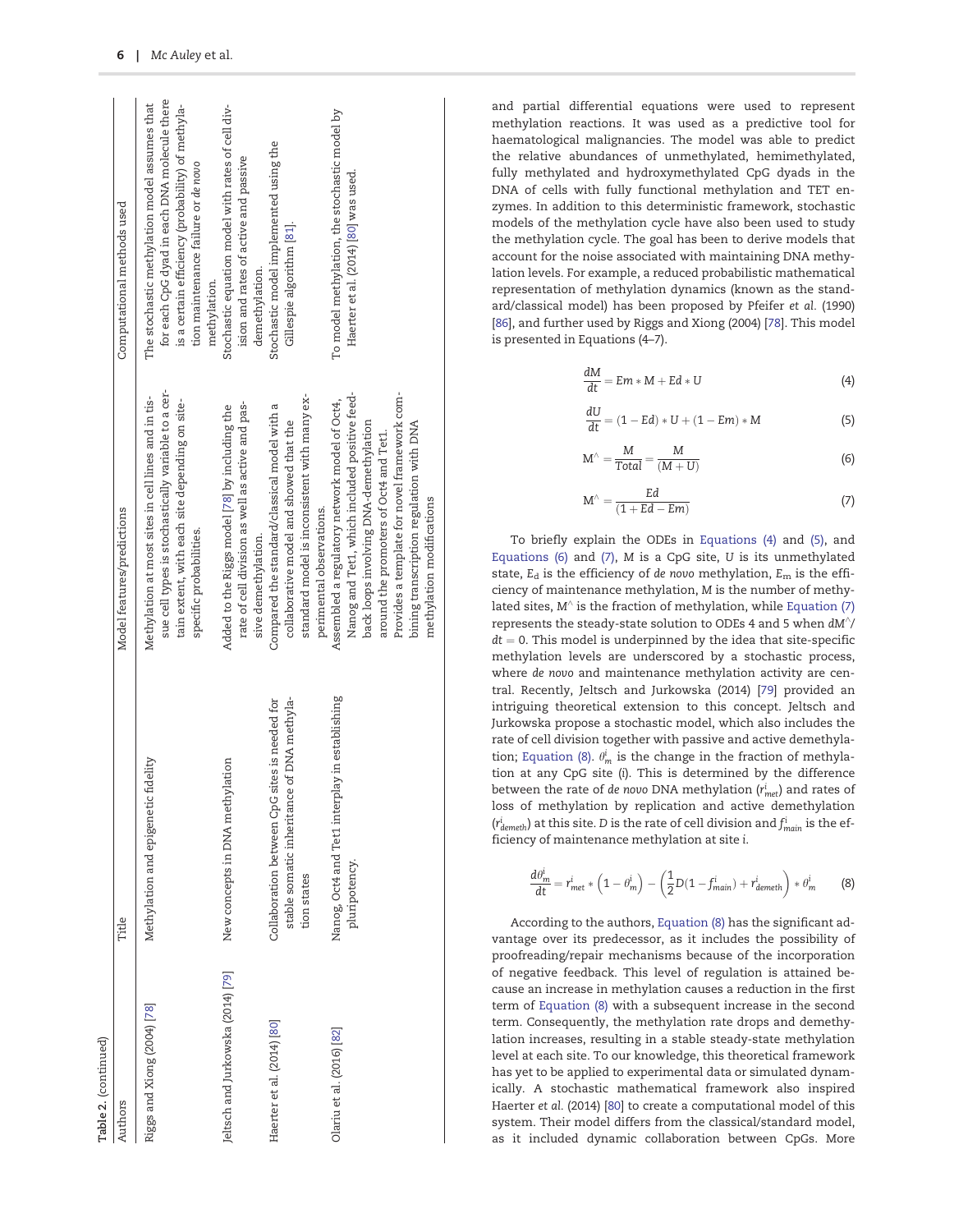<span id="page-6-0"></span>

| Authors                                                  | Reaction                                                                                                | Parameters identified                                                                                                                                                | Cell line                                                                            | Monoglutamated or<br>polyglutamated | Study details                                                                                                                                               |
|----------------------------------------------------------|---------------------------------------------------------------------------------------------------------|----------------------------------------------------------------------------------------------------------------------------------------------------------------------|--------------------------------------------------------------------------------------|-------------------------------------|-------------------------------------------------------------------------------------------------------------------------------------------------------------|
| $(2011)$ $[110]$<br>McEntee et al.                       | Dihydrofolate->Tetrahydrofolate                                                                         | $V_{\rm max} = 0.0132 \mu m/min/mL$<br>$K_m = 20.1 \mu M$                                                                                                            | Human cell line cell line BT474.                                                     | Polyglutamated*                     | compared with a similar en-<br>late reductase enzyme were<br>The kinetics of the dihydrofo-<br>zyme to determine its                                        |
| Christensen et al.<br>$(2005)$ $[111]$ .                 | Methylenetetrahydrofolate<br>Tetrahydrofolate-> 5,10-                                                   | $V_{\text{max}} = 22.5 \ \mu m/min/mL$<br>$K_m = 412 \mu M$                                                                                                          | Human homology model.                                                                | Polyglutamated                      | NAD-dependent methylene-<br>human homology model of<br>tetrahydrofolate dehydro-<br>The kinetics of this reaction<br>were determined using a<br>parameters. |
| Smith et al (1990) [113].<br>Burda et al. (2015) [112]   | 5,10-Methylenetetrahydrofolate-<br>$>5$ -MTFHF                                                          | $0.005 \mu$ mol/ $\min$ / $mg$<br>Specific activity $=$<br>$K_m = 29.95 \mu M$                                                                                       | Human skin fibroblasts [112]<br>and human liver cells for<br>specific activity [113] | Polyglutamated                      | from analysis of human liver<br>[112]. Specific activity taken<br>Mean k <sub>m</sub> value taken from<br>genase-cyclohydrolae.<br>$[113].$                 |
| Scrutton (2009) [114].<br>Wolthers and                   | 5-MTFHF + Homocysteine<br>+Tetrahydrofolate<br>->Methionine                                             | $1.54 \mu$ mol/min/mg<br>Specific activity $=$<br>$K_m = 29.95 \mu M$                                                                                                | Human MS derived from Pichia<br>pastoris.                                            | Polyglutamated                      | The kinetics of human methio-<br>nine synthase were identi-<br>fied by its expression and                                                                   |
| Kotb and Kredich<br>$(1985)$ $[115]$                     | Methionine-> s-adenosyl<br>methionine                                                                   | 12.2 µmol/min/mg<br>Specific activity $=$<br>$K_m = 3.3 \mu M$                                                                                                       | Human lymphocytes                                                                    | Polyglutamated                      | purification from P. pastoris.<br>Adenosylmethionine synthe-<br>tase was purified from<br>human lymphocytes.                                                |
| Pfeife et al. (1983) [117]<br>Bacolla et al (2001) [116] | CpGCH <sub>3</sub> (maintenance reaction)<br>DNA + s-adenosyl methionine-><br>s-adenosyl homocysteine + | $0.000016$ $\mu$ mol/m $\text{im/mg}$<br>Specific activity $=$<br>$\begin{array}{l} K_{\rm m}^{\rm Aldomet} = 11~\mu M\\ K_{\rm m}^{\rm DNA} = 23~\mu M \end{array}$ | Human constructs [116]and<br>human placenta [117].                                   | Polyglutamated                      | Steady-state kinetic analyses of<br>transferase from human pla-<br>Isolation and characterization<br>of DNA cytosine 5-methyl-<br>human DNMT1 [116].        |
| Roy and Weissbach<br>$(1975)$ $[118]$                    | CpGCH <sub>3</sub> -> CpG (de novo reaction)<br>CpG->CpGCH <sub>3</sub> (Active<br>Demethylation)       | 0.000013 µmol/min/mg<br>$\begin{array}{l} K_m^{\rm Aldomet} = 0.00325~\mu M\\ K_m^{\rm DNA} = 0.086~\mu M \end{array}$<br>Specific activity $=$<br>Unidentified      | HeLa cells                                                                           | Polyglutamated                      | HeLa cell nuclei by chroma-<br>Enzymes were purified from<br>tography on diethylami-<br>noethyl cellulose.<br>centa [117].                                  |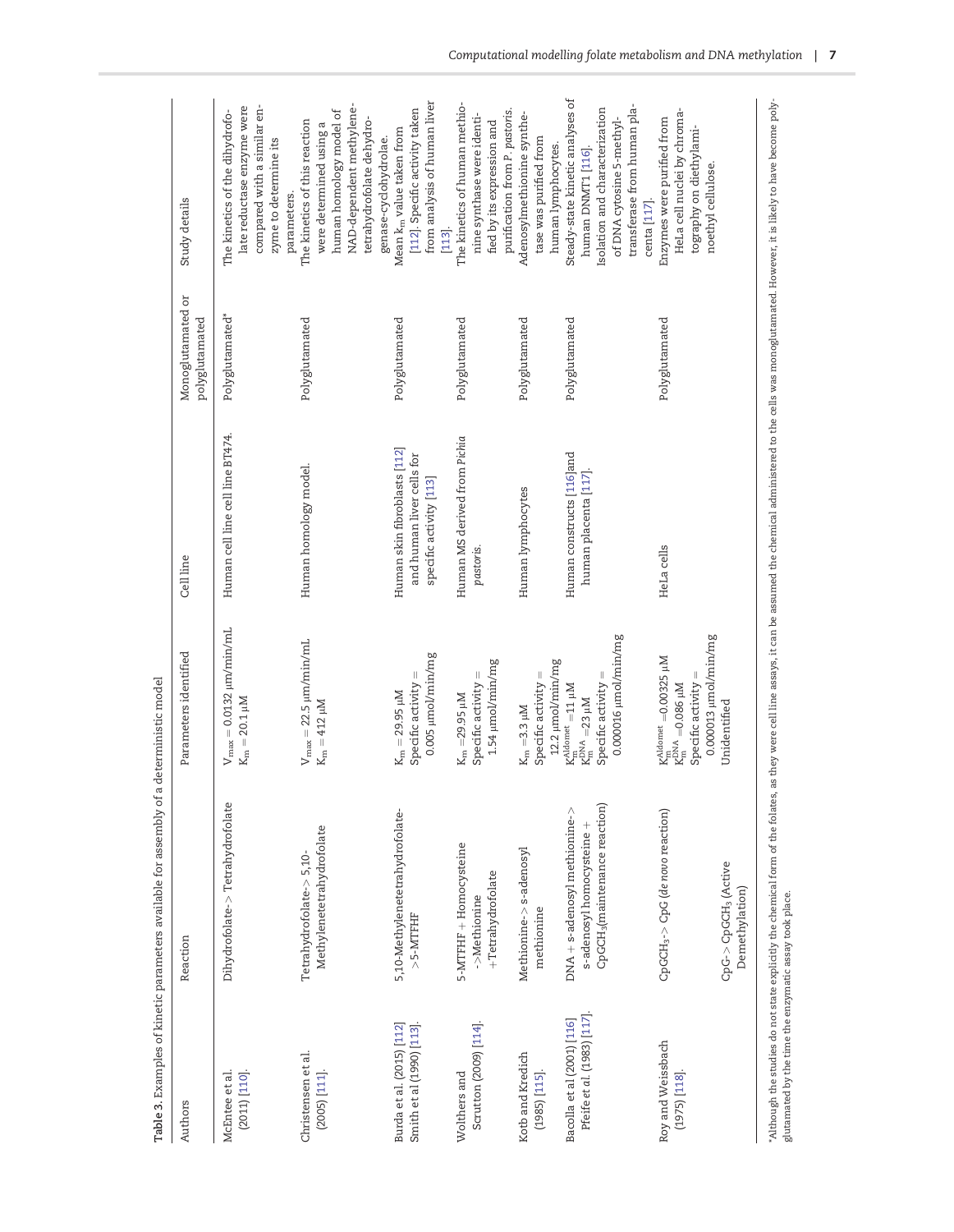<span id="page-7-0"></span>

| Gene             | Full name                                        | Function                                                                                            | Study and conclusions*                                                                                                                                                                                                 | Source                         |
|------------------|--------------------------------------------------|-----------------------------------------------------------------------------------------------------|------------------------------------------------------------------------------------------------------------------------------------------------------------------------------------------------------------------------|--------------------------------|
| BRAC1            | Breast cancer 1                                  | <b>DNA</b> repair                                                                                   | Cancer study: Both controls and cancer patients<br>displayed methylation of BRAC1                                                                                                                                      | Bosviel et al. (2012) [127]    |
| IGF <sub>2</sub> | Insulin-like growth factor II                    | cell growth and division.<br>Promotes                                                               | Cancer study: methylation change in IGF2 pro-<br>moter during ageing and carcinogenesis.                                                                                                                               | Issa et al. (1996) [24]        |
| GSTM1            | Glutathione S-transferase<br>isoform mu1 (GSTM1) | an enzyme that has a role to play in<br>the prevention of oxidative damage<br>Codes for             | CpG island methylation in age-related macular<br>GSTM1 promoter methylation was confirmed by<br>degeneration subjects.                                                                                                 | Hunter et al. (2012) [128]     |
| GSTP1            | Glutathione S-transferase P                      | an enzyme that has an important role<br>to play in the prevention of oxidative damage.<br>Codes for | CpG islands in normal prostate tissue samples<br>Cancer study: Changes in normal human pros-<br>Increase in promoter methylation with age for<br>in several genes.<br>tate tissues.                                    | Kwabi-Addo et al. (2007) [129] |
| MLH1             | MutL homolog 1                                   | a protein involved in DNA mismatch<br>Codes for<br>repair                                           | Cancer study: found partially methylated alleles<br>in 44% of patients <60 years and in 83% $\geq$ 80<br>years. Fully methylated alleles in 55% of pa-<br>tients with Microsatellite instability +<br>tumours.         | Nakagawa et al. (2001) [130]   |
|                  |                                                  |                                                                                                     | normal colonic mucosa of patients with colo-<br>rectal cancer. Methylation of CpG islands is<br>Cancer study: found hypermethylation in the<br>seen in the normal colonic mucosa and<br>increased with age.            | Kawakami et al. (2006) [131]   |
| SOD <sub>2</sub> |                                                  | an enzyme that helps prevent oxida-<br>tive damage<br>Codes for                                     | guinea pig tissue samples. SOD2 promoter had<br>significant DNA methylation alterations in OA<br>Osteoarthritis (OA) study: used human and<br>cartilage.                                                               | Scott et al. (2010) [132]      |
| <b>WRN</b>       | Wemer syndrome                                   | a DNA helicase that participates in<br>genome maintenance<br>Codes for                              | Immunosenescence study: Analysis of the 361 bp<br>crease in methylation with age of its methyla-<br>WRN promoter CpG island showed a slight in-<br>tion status. Authors report that it was<br>biologically negligible. | Polosak et al. (2011) [133]    |
| ER               | Estrogen receptor                                | receptor<br>Estrogen                                                                                | Cancer study: CpG island methylation, of ER gene<br>in a subpopulation of cells increased as a direct<br>function of age in human colonic mucosa.                                                                      | Issa et al. (1994)[27]         |
| DR <sub>3</sub>  | The death receptor 3 (DR3) gene                  | Member of the apoptosis-inducing fas receptor<br>gene family                                        | promoter region of DR3, the death receptor 3<br>Rheumatoid arthritis study: Hypermethylated<br>gene, in rheumatoid arthritis synovial cells.                                                                           | Takami et al. (2006)[134]      |
| $(OP-1, BMP-7)$  | Oestrogenic protein 1                            | Bone maintenance                                                                                    | Osteoporosis study: Methylation of the OP-1 pro-<br>moter was found in chondrocytes from tissue<br>obtained from older adults (study age range<br>19-86 years).                                                        | Loeser et al. (2009)[135]      |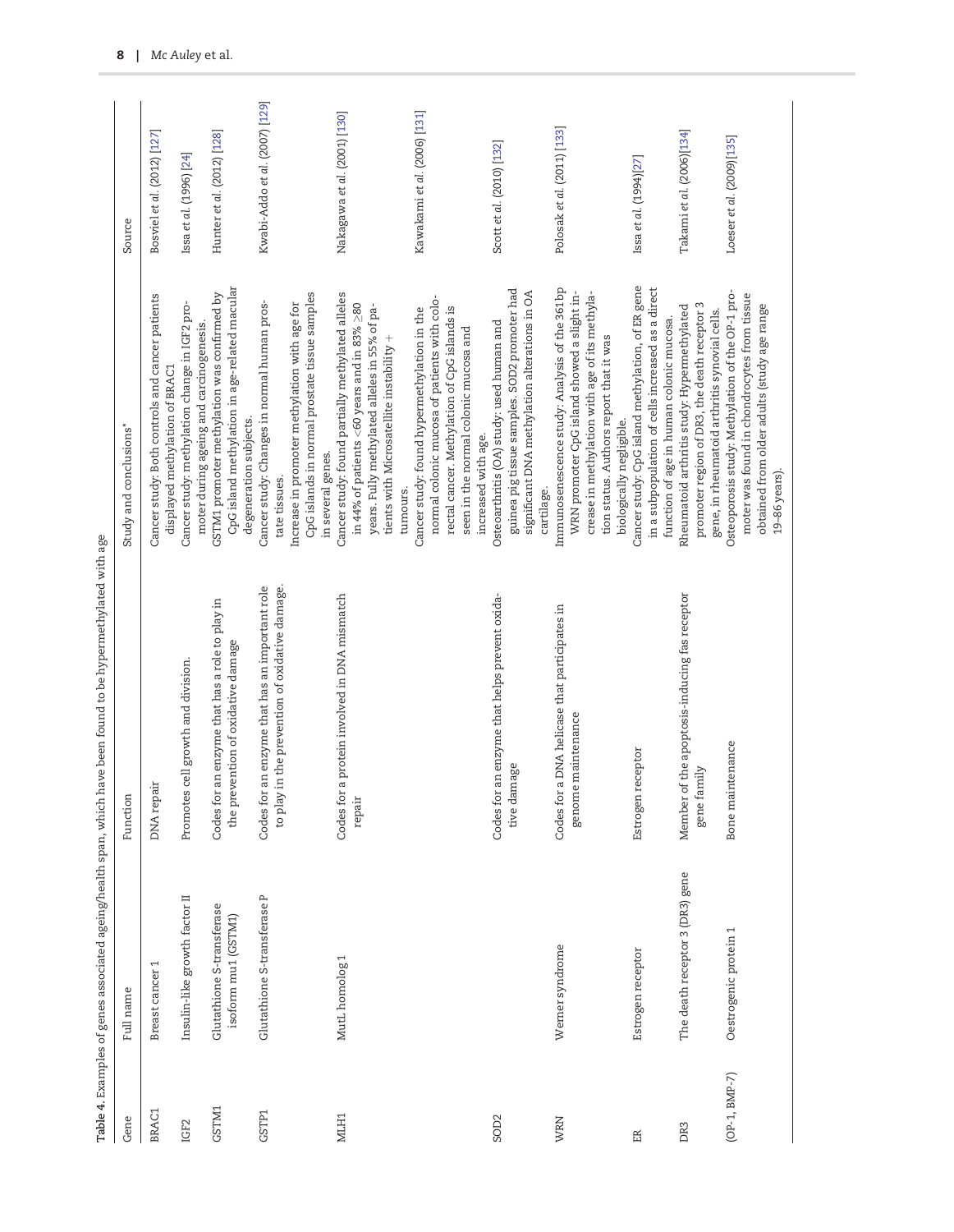<span id="page-8-0"></span>

Figure 2. (a) Stochastic contributions to CpG island methylation: Methylation density is affected by intrinsic and extrinsic noise. On the one hand, noise is necessary and evolution has finely tuned this system so that stochasticity helps to maintain average methylation density in young cells. However, the ageing process results in gradual increase in stochasticity, which eventually culminates with promoter hypermethylation. During aging, gene promoter methylation has been identified within a wide variety of genes involved in health span/ageing (refer to [Table 4](#page-7-0) for full function and description). Included also are the equations, which define intrinsic and extrinsic noise, which are discussed in the main text (mathematical equations based on framework introduced by Elowitz colleagues (2002) [[122\]](#page-13-0)). (b) presents a summary of the combined model represented by a set of indicative reactions which could be modelled using propensity functions. Abbreviations: F, folate; THF, tetrahydrofolate; 5MTHF, 5-methyltetrahyrofolate; 510MTHF, 5,10-methylenetetrahydrofolate; Met, methionine; SAM, S-adenosylmethionine; SAH, S-adenosylhomocysteine; Hcy, homocysteine; DHF, dihydrofolate; 10Form, 10-formyl THF.

recently, Olariu et al. (2016) [\[82](#page-12-0)] built on the work of Haerter et al. (2014) to model the regulation of transcription and DNA methylation.

# Rationale for computationally integrating FOCM and the DNA methylation cycle

Computational models of FOCM are not fully integrated with the DNA methylation cycle. Rather, as outlined, they have been restricted to the cycle itself or its involvement with DNA synthesis and have tended not to include the DNA methylation cycle. Some have attempted to account for DNA methylation, but no model to our knowledge has explicitly integrated both systems in a meaningful way. We propose computationally integrating FOCM and the methylation cycle. Our biological rationale is unpinned by the knowledge that perturbations in the folate cycle are strongly coupled with aberrant DNA methylation. This is evidenced by the association between low folate status, global DNA hypomethylation and increased cancer risk [\[87\]](#page-12-0). In addition, genetic polymorphisms, most notably in the MTHFR gene, which codes for MTHFR, an enzyme that catalyses the conversion of 5, 10-methylenetetrahydrofolate to 5-MTFHF [\(Figure 1\)](#page-2-0), are associated with gene promoter hypermethylation [\[88\]](#page-13-0). Moreover, MS A2756G (MTR A2756G) is a common

polymorphism in the gene encoding MS. This enzyme catalyses the regeneration of methionine from Hcy, and disruptions to its enzymatic capabilities also emphasize the close link between folate metabolism and disruptions to DNA methylation. For instance, Weiner and colleagues (2014) [\[88\]](#page-13-0) found that individuals homozygous for this mutant allele showed higher leukocyte genomic DNA methylation levels than individuals possessing the wild-type genotype (MTR 2756AA). It makes mechanistic sense that perturbations of this nature to FOCM have an impact on DNA methylation, as 5-MTFHF is a cosubstrate for Hcy remethylation to methionine, while MS modulates the dynamics of this reaction, and perturbations to this enzyme result in a rise in plasma Hcy [[89](#page-13-0)], which is associated with CVD [\[90\]](#page-13-0). Intriguingly, a rise in plasma Hcy has also been associated with gene promoter hypermethylation [[91–94\]](#page-13-0) and global hypomethylation [[95](#page-13-0)–[97](#page-13-0)] of human DNA.

In addition to perturbations because of genetic mutations, it is important to recognize that FOCM compartmentalization could have implications for DNA methylation status, as compartmentalization of FOCM has a role to play in regulating the distribution of one-carbon units within the cell. The partitioning of one-carbon units between nucleotide synthesis and Hcy remethylation is the focal point of this process, where methylenetetrahydrofolate (MTHF) is at the centre of a metabolic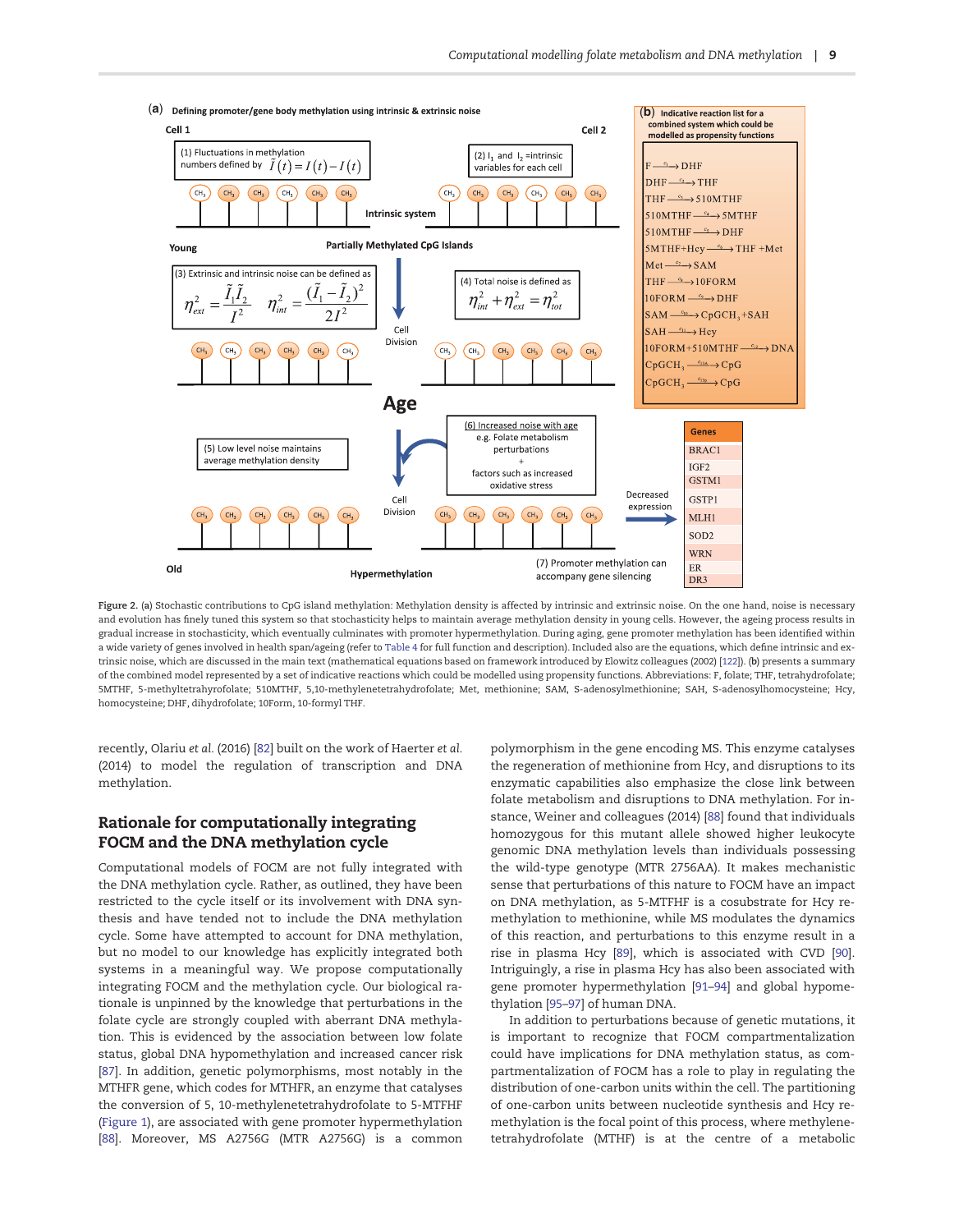competition [\[98,](#page-13-0) [99](#page-13-0)]. On the one hand, MTHF is used as a cofactor during nucleotide synthesis to facilitate the conversion of dUMP to dTMP by thymidylate synthase (TYMS). However, MTHF can also be reduced and is then fully committed to the re-methylation of Hcy. The separation of FOCM into distinct cellular compartments is the determining factor, which regulates the competition between TYMS and MTHFR for MTHF [\[100\]](#page-13-0). This regulation requires the trifunctional, enzyme methylenetetrahydrofolate dehydrogenase (MTHFD1), whose activity depends on its cellular location [\[100\]](#page-13-0). The interdependence of this enzyme's activity to its location and its involvement in regulating the competition between MTHFR and TYMS are evident when intracellular folate levels are deficient, as insufficient levels of folate cause an accumulation of MTHFD1 in the nucleus, when compared with its cytosolic counterpart [[101](#page-13-0)]. The nuclear build-up of MTHFD1 emphasizes FOCM will sacrifice Hcy remethylation in favour of nucleotide synthesis and underscores the regulatory role compartmentalization plays in one-carbon metabolism. Intriguingly, this aspect of FOCM could have wider implications, as recently it has been shown that changes to MTHFD1 can affect the regulation of DNA methylation. Groth et al. (2016) [\[102\]](#page-13-0) identified a mutant (mthfd1-1) in Arabidopsis thaliana, which carried a mutation in cytoplasmic MTHFD1. This mutant suffered from accumulation of Hcy and SAM, coupled with extensive genome-wide hypomethylation. Compartmental regulation of FOCM is also highlighted by cytosine serine hydroxymethyltransferase (SHMT). SHMT1 catalyses the conversion of tetrahydrofolate to 5, 10-methylenetetrahydrofolate and also converts serine to glycine. It has been found that cytosine SHMT1 preferentially supplies one-carbon units for thymidylate synthesis [[99,](#page-13-0) [103\]](#page-13-0). Mechanistically, it has been found that this preference is mediated by small ubiquitin-like modifier (SUMO) modification. This alteration enables the translocation of SHMT to the nucleus and also modifies its catalytic capabilities [[104](#page-13-0)]. Sumoylation could also be crucial to both DNA methylation and demethylation, as SUMO-1 modification of DNMT1 had been shown to significantly enhance DNMT1 activity [\[105](#page-13-0)]. It is also possible that sumoylation is capable of modulating the activity of Dnmt3a and Dnmt3b [[106](#page-13-0)]. This level of crossover between FOCM and DNA methylation consolidates the view that disruptions to FOCM impact the dynamics of DNA methylation/demethylation events. However, the full extent of this relationship remains to be elucidated, hence the growing need for an integrated computational model to explore the complex interactions of these systems.

## Theoretical frameworks and obstacles to creating a combined model

To develop a combined model, several theoretical approaches could be adopted. FOCM could be retained as a set of kineticbased ODEs, as is the case in the majority of models of this nature. It would then be straightforward to add the methylation cycle as ODEs also and to define the combined system as a coupled set of ODEs. Despite the obvious computational advantages of this simplification, these benefits are offset by several factors. First, to assemble this deterministic model, the ODEs need to be informed by kinetic data, which account for the behaviour of the methylation enzymes. This is not a straightforward task, as parameter uncertainty is a significant issue in the field of computational systems biology. As outlined, kineticbased models of folate metabolism tend to have rate laws where the velocity of a reaction assumes mass action kinetics or is

based on an enzyme kinetic law (e.g. Michaelis–Menten kinetics). Unfortunately, kinetic parameters can vary significantly depending on the circumstances in which their kinetics were quantified and the biological source, with the possibility of model parameters varying by several orders of magnitude depending on the particular source [\[107\]](#page-13-0). Therefore, it is extremely unlikely that a mathematical model can be assembled from one biological source. This is highlighted by our recent model of microbial folate metabolism, where the parameters were derived from a number of sources [[67](#page-12-0)]. It is also a feature of the mammalian computational models, which have previously relied on data from rat, mice and human studies [[61\]](#page-12-0). Despite such pitfalls, there is no alternative to this approach of determining model parameters. To this end, a number of databases now exist that archive kinetic data for the purpose of assembling computational models [[108](#page-13-0), [109](#page-13-0)]. We used these databases to identify a series of indicative kinetic parameters for the model outlined diagrammatically in [Figure 1](#page-2-0) and are summarized in [Table 3.](#page-6-0) The identification of these parameters serves to emphasize that it is possible to assemble a combined kinetic model of folate metabolism and the DNA methylation cycle based on human data; however, the data are limited. Moreover, we were able to identify kinetic parameters for Dnmt1 and Dnmt3A [[119](#page-13-0), [120\]](#page-13-0); however, kinetic information for the TET demethylation enzymes could not be identified.

Although, as outlined above, it is clearly possible to assemble a combined deterministic kinetic model, given experimental evidence indicates that DNA methylation events are underscored by stochasticity; a kinetic-based deterministic approach is not the correct way to model this aspect of the system. A more accurate way is to incorporate noise into the model. The standard way of representing noise within biological cells is to describe it mathematically by a master equation or to simulate molecule fluctuations by using a stochastic simulation algorithm (SSA), such as the Gillespie algorithm or one of its derivatives [[81](#page-12-0), [121](#page-13-0)]. Routinely embedded within the idea of intracellular noise is the concept of intrinsic versus extrinsic noise, as developed experimentally by Elowitz and colleagues (2002) [\[122\]](#page-13-0). Within this context, intrinsic noise refers to the variability inherent to the system under consideration, while fluctuations in those factors classified as external to the system of interest are responsible for extrinsic noise ([Figure 2\)](#page-8-0). Specifically, this mathematical approach has been ubiquitously applied to the study of cell-to-cell variability in gene expression levels within isogenic cell populations [\[123–](#page-13-0)[126](#page-14-0)].

Applying the above logic to our indicative model, it can be argued that the reactions of the methylation cycle are responsible for generating intrinsic noise, e.g. the inherent statistical mechanical fluctuations in the binding and diffusion dynamics of the molecules involved in maintaining methylation levels within a CpG island/gene body. Conversely, DNA methylation/ the epigenetic state of the cell is considered to be a component of extrinsic noise when variations in gene expression are modelled in this way. We suggest extrinsic noise in our integrated model arises because of biochemical fluctuations originating from the folate cycle and other cell parameters, particularly those related to ageing ([Figure 2\)](#page-8-0). Including biochemical noise arising from FOCM is crucial especially if one considers that site-specific (e.g. gene promoter) DNA methylation events interact with FOCM within a microscopic rather than macroscopic environment. This microenvironment is characterized by low molecular populations, which react at discrete time-points, via random collisions between individual molecules. The advantage of this framework is its simplicity, as a complex biological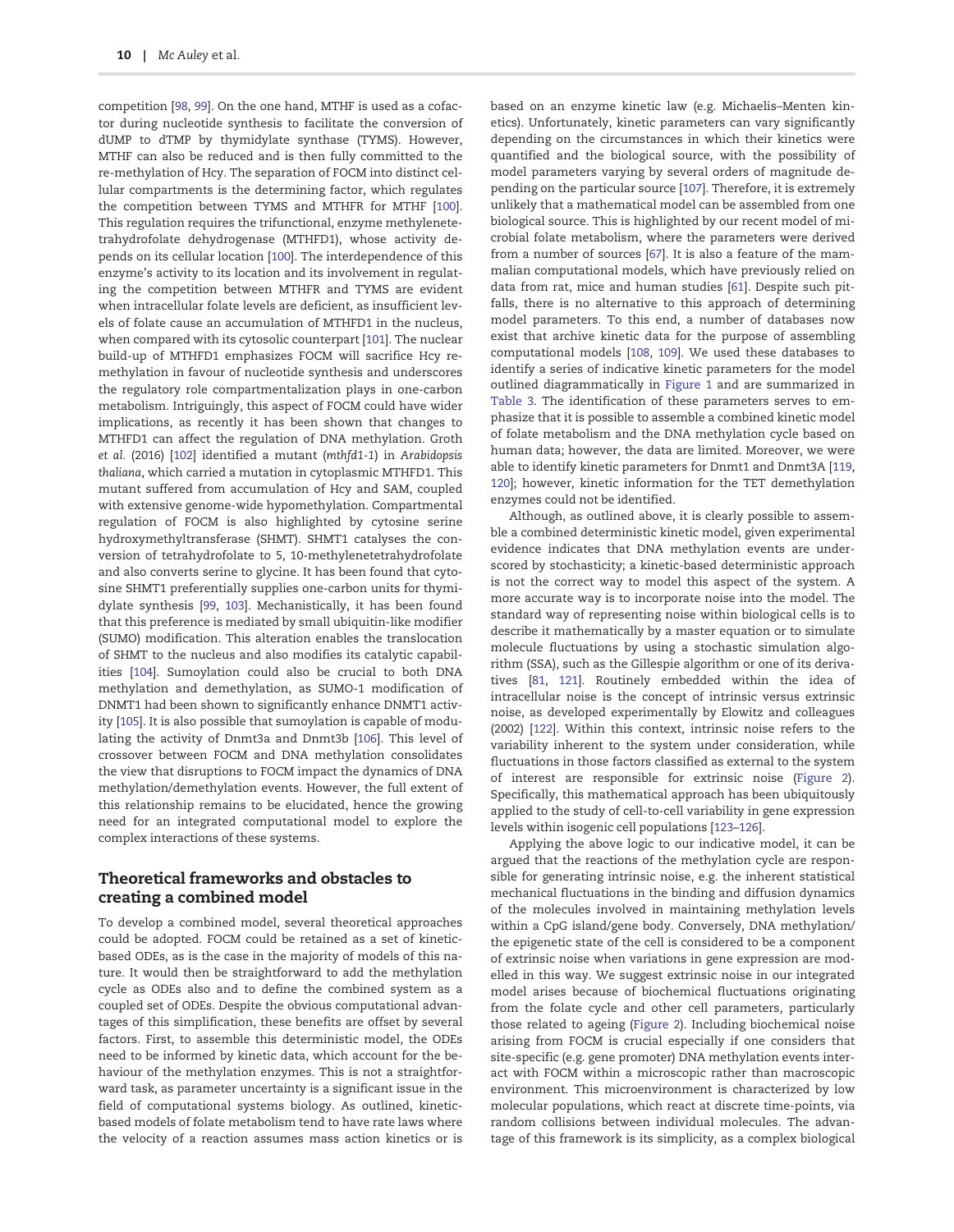<span id="page-10-0"></span>network is reduced to a much simpler abstraction. A drawback of this approach is that it reduces the methylation cycle and FOCM to two variables within a phenomenological model, which lumps all sources of extrinsic noise together. Moreover, as we are concerned with the complexities of the reactions of folate metabolism and how changes to these impact DNA methylation events, it is challenging to separate this source of noise from other extrinsic events, e.g. the impact of the cell cycle. A further challenge associated with this proposal is that to characterize the intrinsic noise for a given gene promoter, it would be necessary to experimentally characterize promoterspecific cell-to-cell methylation variability in young diseasefree cells and how this relates to protein expression levels. For instance, microscopy or flow cytometry is routinely used to quantify protein expression variability in reporter genes embedded in homogenous cell populations [[136](#page-14-0), [137\]](#page-14-0). Protein count distributions then provide an overview of cell-to-cell fluctuations in gene expression. The stochastic profile can then be characterized as the squared coefficient of variation of the fluorescence levels [\[138\]](#page-14-0), the coefficient of variation [\[122\]](#page-13-0) or the Fano factor [[139](#page-14-0)]. Therefore, it would be necessary to develop experimental methods, which are capable of determining the exact nature of the stochasticity of the DNA methylation process. However, given that DNA methylation levels are quantified in a totally different manner to protein fluctuations, it is could be challenging to define/characterize its stochastic signature in a precise way experimentally. Nextgeneration sequencing techniques could help to alleviate this problem. These techniques enable the determination of the methylation status at each cytosine for a specific segment of the genome. An eloquent example of this approach is the work of Hansen et al. (2011) [[140](#page-14-0)], who showed stochastic methylation of cancer-specific DNA-methylated regions. This was able to distinguish cancer from normal tissue. More recently, Cheow et al. (2016) [[141](#page-14-0)] developed a method to genotype individual cells while concurrently probing gene expression and DNA methylation levels at multiple loci. Such methods could help identify an individual stochastic signature for a particular gene promoter/gene body, which would help inform the mathematics underpinning future computational models. An alternative to the reduced stochastic model approach would be to explicitly represent each deterministic kinetic reaction within FOCM and the DNA methylation cycle as stochastic propensity functions and to simulate the integrated model with a SSA [[100](#page-13-0)], as has been done with other complex biochemical systems [[142](#page-14-0)]. In [Figure 2B,](#page-8-0) we have created a list of reactions, which could be represented as propensity functions, where  $C_{1}$ - $C_7$  are indicative of stochastic rate constants. This is not unrealistic, as mathematical approaches have been developed previously for converting deterministic systems biology models into stochastic models [\[143](#page-14-0)–[145\]](#page-14-0). However, regardless of the approach, it is our opinion that future computational models should combine these two systems together. Moreover, it is imperative that any combined model accounts for the biochemical and molecular variability, which is inherent to both systems. This will improve our overall understanding of how those gene promoters, which appear to be susceptible to hypermethylation, interact with both folate metabolism and the ageing process.

## Conclusions

Folate metabolism and the DNA methylation cycle are inexorably entwined, as the folate cycle provides the methyl groups

used in DNA methylation reactions. Experimental evidence suggests the dynamics of the folate cycle and the DNA methylation cycle are subject to inherent stochasticity. Investigating this behaviour is challenging; however, computational modelling offers an ideal framework for exploring the interactions between these two systems. In this review, we proposed building a computational model of folate metabolism coupled with the reactions of the methylation cycle. This model would help to further explore the dynamics of this relationship and could be used to investigate how disruptions to these processes result in aberrant DNA methylation status, specifically gene promoter hypermethylation.

#### Key Points

- Folate metabolism has a vital role to play in health and possibly intrinsic ageing.
- Folates supply methyl groups for DNA methylation reactions, which are central to gene regulation.
- Dynamic computational models have been successfully used to study the complexities of folate metabolism and the DNA methylation cycle, respectively, but no model has fully coupled both systems.
- To combine both systems computationally, it is important to account for the inherent stochasticity, which influences the dynamics of both systems.
- Incorporating inherent biochemical and molecular variability will provide an improved understanding of how perturbations to these systems impact the onset of disease and will help to further elucidate the bidirectional relationship between ageing and DNA methylation.

## Appendix

Deterministic model: A model that assumes variability does not impact the system of interest. The model will produce the same output given the same initial conditions and parameters.

Extrinsic noise: Fluctuations in the factors external to the biological system of interest, e.g. biochemical fluctuations in the folate pathway and its impact on gene expression.

Gillespie algorithm: An algorithm used to generate stochastic models of reaction networks.

Intrinsic noise: Noise associated with a biological system of interest, e.g. in the case of this review, site-specific DNA methylation.

Stochastic model: A model grounded in probability theory, which is used to represent the variability inherent in biological processes. In this review, we suggest FOCM is combined with the DNA methylation cycle into a single stochastic model to capture the inherent variability in body systems.

#### References

- 1. Hoffbrand AV, Weir DG. The history of folic acid. Br J Haematol 2001;113:579–89.
- 2. Robinson K, Arheart K, Refsum H, et al. Low circulating folate and vitamin B6 concentrations: risk factors for stroke, peripheral vascular disease, and coronary artery disease. European COMAC Group. Circulation 1998;97:437–43.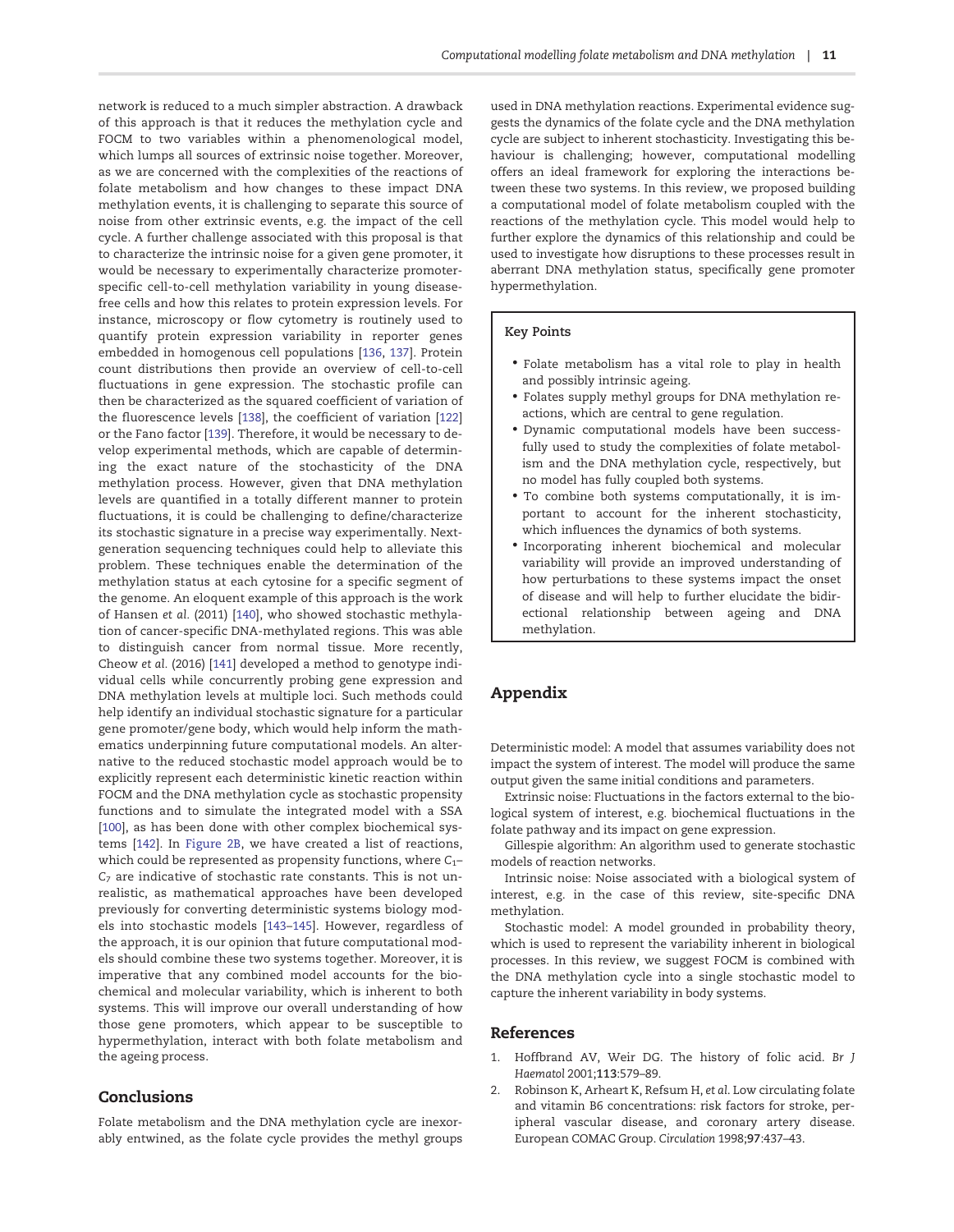- <span id="page-11-0"></span>3. Ramos MI, Allen LH, Mungas DM, et al. Low folate status is associated with impaired cognitive function and dementia in the Sacramento Area Latino study on aging. Am J Clin Nutr 2005;82:1346–52.
- 4. Yakut M, Ustun Y, Kabacam G, et al. Serum vitamin B12 and folate status in patients with inflammatory bowel diseases. Eur J Intern Med 2010;21:320–3.
- 5. De Bree A, Verschuren WM, Kromhout D, et al. Homocysteine determinants and the evidence to what extent homocysteine determines the risk of coronary heart disease. Pharmacol Rev 2002;54:599–618.
- 6. Molloy AM. Genetic aspects of folate metabolism. Subcell Biochem 2012;56:105–30.
- 7. Butterworth CE, Jr. Folate status, women's health, pregnancy outcome, and cancer. J Am Coll Nutr 1993;12:438–41.
- 8. Piyathilake CJ, Johanning GL, Macaluso M, et al. Localized folate and vitamin B-12 deficiency in squamous cell lung cancer is associated with global DNA hypomethylation. Nutr Cancer 2000;37:99–107.
- 9. Powers HJ. Interaction among folate, riboflavin, genotype, and cancer, with reference to colorectal and cervical cancer. J Nutr 2005;135:2960s–6s.
- 10. Chen P, Li C, Li X, et al. Higher dietary folate intake reduces the breast cancer risk: a systematic review and meta-analysis. Br J Cancer 2014;110:2327–38.
- 11. Corrada MM, Kawas CH, Hallfrisch J, et al. Reduced risk of Alzheimer's disease with high folate intake: the Baltimore longitudinal study of aging. Alzheimers Dement 2005;1:11–8.
- 12. Patterson D. Folate metabolism and the risk of down syndrome. Downs Syndr Res Pract 2008;12:93–7.
- 13. Cao Y, Zhang Z, Zheng Y, et al. The association of idiopathic recurrent early pregnancy loss with polymorphisms in folic acid metabolism-related genes. Genes Nutr 2014;9:402.
- 14. Kelly GS. Folates: supplemental forms and therapeutic applications. Altern Med Rev 1998;3:208–20.
- 15. Crider KS, Yang TP, Berry RJ, et al. Folate and DNA methylation: a review of molecular mechanisms and the evidence for folate's role. Adv Nutr 2012;3:21–38.
- 16. Li E, Zhang Y. DNA methylation in mammals. Cold Spring Harb Perspect Biol 2014;6:a019133.
- 17. Messerschmidt DM, Knowles BB, Solter D. DNA methylation dynamics during epigenetic reprogramming in the germline and preimplantation embryos. Genes Dev 2014;28:812–28.
- 18. Feil R. Epigenetics, an emerging discipline with broad implications. C R Biol 2008;331:837–43.
- 19. Jaenisch R, Bird A. Epigenetic regulation of gene expression: how the genome integrates intrinsic and environmental signals. Nat Genet 2003;33(Suppl):245–54.
- 20. Richardson BC. Role of DNA methylation in the regulation of cell function: autoimmunity, aging and cancer. J Nutr 2002;132:2401S–5S.
- 21. Wilson VL, Smith RA, Ma S, et al. Genomic 5-methyldeoxycytidine decreases with age. J Biol Chem 1987;262:9948–51.
- 22. Fuke C, Shimabukuro M, Petronis A, et al. Age related changes in 5-methylcytosine content in human peripheral leukocytes and placentas: an HPLC-based study. Ann Hum Genet 2004;68:196–204.
- 23. Wilson VL, Jones PA. DNA methylation decreases in aging but not in immortal cells. Science 1983;220:1055–7.
- 24. Issa JP, Vertino PM, Boehm CD, et al. Switch from monoallelic to biallelic human IGF2 promoter methylation during aging and carcinogenesis. Proc Natl Acad Sci USA 1996;93:11757–62.
- 25. Esteller M, Corn PG, Baylin SB, et al. A gene hypermethylation profile of human cancer. Cancer Res 2001;61:3225–9.
- 26. Maegawa S, Hinkal G, Kim HS, et al. Widespread and tissue specific age-related DNA methylation changes in mice. Genome Res 2010;20:332–40.
- 27. Issa JP, Ottaviano YL, Celano P, et al. Methylation of the oestrogen receptor CpG island links ageing and neoplasia in human colon. Nat Genet 1994;7:536–40.
- 28. Dong SM, Kim HS, Rha SH, et al. Promoter hypermethylation of multiple genes in carcinoma of the uterine cervix. Clin Cancer Res 2001;7:1982–6.
- 29. Harden SV, Tokumaru Y, Westra WH, et al. Gene promoter hypermethylation in tumors and lymph nodes of stage I lung cancer patients. Clin Cancer Res 2003;9:1370–5.
- 30. Kane MF, Loda M, Gaida GM, et al. Methylation of the hMLH1 promoter correlates with lack of expression of hMLH1 in sporadic colon tumors and mismatch repair-defective human tumor cell lines. Cancer Res 1997;57:808–11.
- 31. Esteller M, Silva JM, Dominguez G, et al. Promoter hypermethylation and BRCA1 inactivation in sporadic breast and ovarian tumors. J Natl Cancer Inst 2000;92:564–9.
- 32. Wang Y, Zhang J, Xiao X, et al. The identification of ageassociated cancer markers by an integrative analysis of dynamic DNA methylation changes. Sci Rep 2016;6:22722.
- 33. Abi Khalil C. The emerging role of epigenetics in cardiovascular disease. Ther Adv Chronic Dis 2014;5:178–87.
- 34. De Jager PL, Srivastava G, Lunnon K, et al. Alzheimer's disease: early alterations in brain DNA methylation at ANK1, BIN1, RHBDF2 and other loci. Nat Neurosci 2014;17:1156–63.
- 35. Delgado-Calle J, Fernandez AF, Sainz J, et al. Genome-wide profiling of bone reveals differentially methylated regions in osteoporosis and osteoarthritis. Arthritis Rheum 2013;65: 197–205.
- 36. Horvath S. DNA methylation age of human tissues and cell types. Genome Biol 2013;14:R115.
- 37. Ulrey CL, Liu L, Andrews LG, et al. The impact of metabolism on DNA methylation. Hum Mol Genet 2005;14:R139–47.
- 38. Muratore CR, Hodgson NW, Trivedi MS, et al. Age-dependent decrease and alternative splicing of methionine synthase mRNA in human cerebral cortex and an accelerated decrease in autism. PLoS One 2013;8:e56927.
- 39. Spotila LD, Jacques PF, Berger PB, et al. Age dependence of the influence of methylenetetrahydrofolate reductase genotype on plasma homocysteine level. Am J Epidemiol 2003;158:871–7.
- 40. Li Y, Liu Y, Strickland FM, et al. Age-dependent decreases in DNA methyltransferase levels and low transmethylation micronutrient levels synergize to promote overexpression of genes implicated in autoimmunity and acute coronary syndromes. Exp Gerontol 2010;45:312–22.
- 41. Zhang Y, Hodgson NW, Trivedi MS, et al. Decreased brain levels of Vitamin B12 in aging, autism and schizophrenia. PLoS One 2016;11:e0146797.
- 42. Franco R, Schoneveld O, Georgakilas AG, et al. Oxidative stress, DNA methylation and carcinogenesis. Cancer Lett 2008;266:6–11.
- 43. Hondorp ER, Matthews RG. Oxidative stress inactivates cobalamin-independent methionine synthase (MetE) in Escherichia coli. PLoS Biol 2004;2:e336.
- 44. Haller J. The vitamin status and its adequacy in the elderly: an international overview. Int J Vitam Nutr Res 1999;69:160–8.
- 45. Mooney KM, Morgan AE, Mc Auley MT. Aging and computational systems biology. Wiley Interdiscip Rev Syst Biol Med 2016;8:123–39.
- 46. Mc Auley MT, Choi H, Mooney K, et al. Systems biology and synthetic biology: a new epoch for toxicology research. Adv Toxicol 2015;2015:14.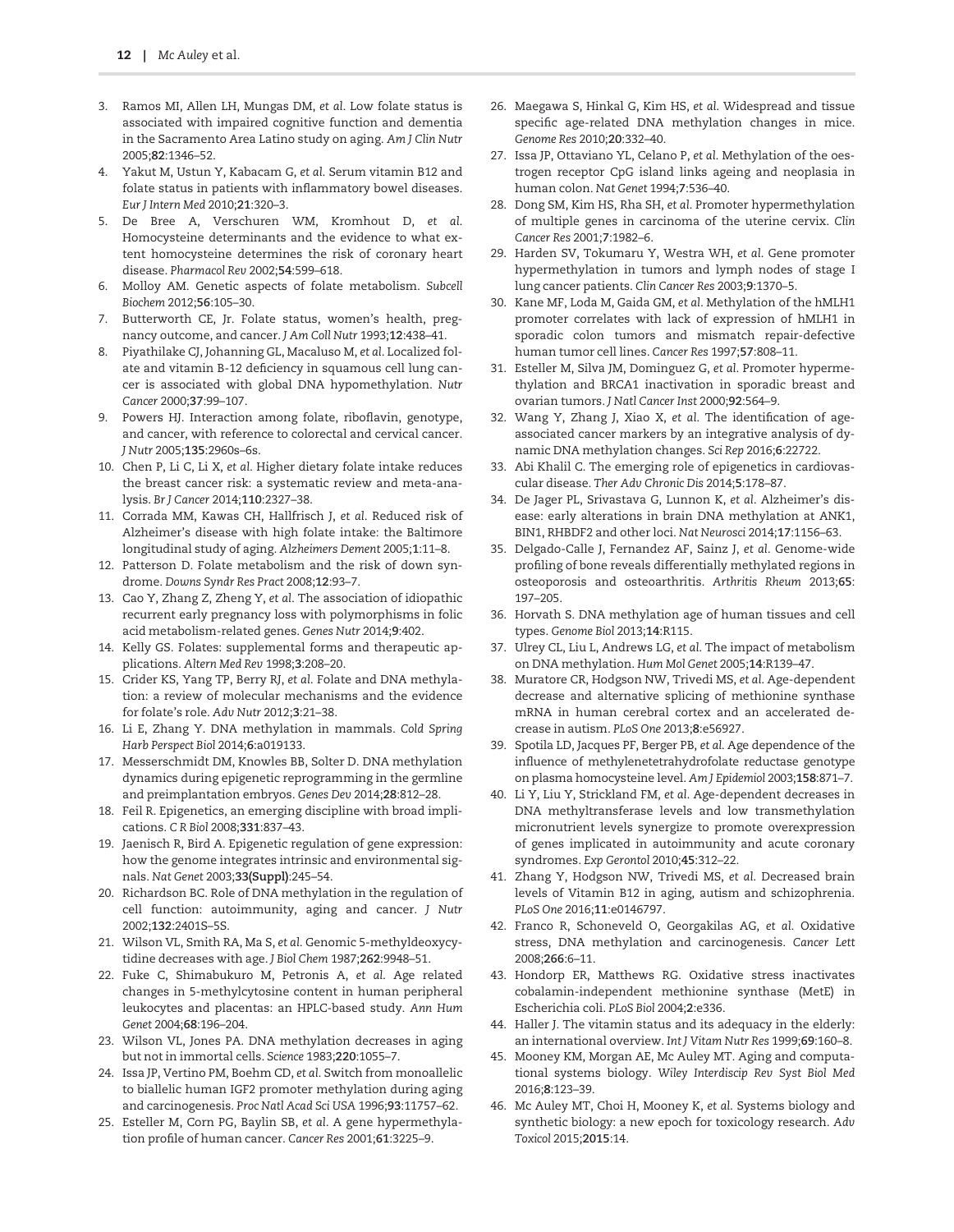- <span id="page-12-0"></span>47. Mc Auley MT, Mooney KM. Computational systems biology for aging research. Interdiscip Top Gerontol 2015;40:35–48.
- 48. Mc Auley MT, Mooney KM. Computationally modeling lipid metabolism and aging: a mini-review. Comput Struct Biotechnol J 2015;13:38–46.
- 49. Mc Auley MT, Mooney KM, Angell PJ, et al. Mathematical modelling of metabolic regulation in aging. Metabolites 2015; 5(2):232–51.
- 50. Mc Auley MT, Proctor CJ, Corfe BM, et al. Nutrition research and the impact of computational systems biology. J Comput Sci Syst Biol 2013;6:271–85.
- 51. Robertson KD. DNA methylation, methyltransferases, and cancer. Oncogene 2001;20:3139–55.
- 52. Arasaradnam RP, Commane DM, Bradburn D, et al. A review of dietary factors and its influence on DNA methylation in colorectal carcinogenesis. Epigenetics 2008;3:193–8.
- 53. Bailey LB, Gregory JF. 3rd. Folate metabolism and requirements. J Nutr 1999;129:779–82.
- 54. Robertson KD, Uzvolgyi E, Liang G, et al. The human DNA methyltransferases (DNMTs) 1, 3a and 3b: coordinate mRNA expression in normal tissues and overexpression in tumors. Nucleic Acids Res 1999;27:2291–8.
- 55. Chen T, Ueda Y, Dodge JE, et al. Establishment and maintenance of genomic methylation patterns in mouse embryonic stem cells by Dnmt3a and Dnmt3b. Mol Cell Biol 2003;23: 5594–605.
- 56. Okano M, Bell DW, Haber DA, et al. DNA methyltransferases Dnmt3a and Dnmt3b are essential for de novo methylation and mammalian development. Cell 1999;99:247–57.
- 57. Scourzic L, Mouly E, Bernard OA. TET proteins and the control of cytosine demethylation in cancer. Genome Med 2015;7:9.
- 58. Landan G, Cohen NM, Mukamel Z, et al. Epigenetic polymorphism and the stochastic formation of differentially methylated regions in normal and cancerous tissues. Nat Genet 2012;44:1207–14.
- 59. Shipony Z, Mukamel Z, Cohen NM, et al. Dynamic and static maintenance of epigenetic memory in pluripotent and somatic cells. Nature 2014;513:115–9.
- 60. Jackson RC, Harrap KR. Studies with a mathematical model of folate metabolism. Arch Biochem Biophys 1973;158:827–41.
- 61. Nijhout HF, Reed MC, Budu P, et al. A mathematical model of the folate cycle: new insights into folate homeostasis. J Biol Chem 2004;279:55008–16.
- 62. Reed MC, Nijhout HF, Neuhouser ML, et al. A mathematical model gives insights into nutritional and genetic aspects of folate-mediated one-carbon metabolism. J Nutr 2006;136: 2653–61.
- 63. Reed MC, Nijhout HF, Sparks R, et al. A mathematical model of the methionine cycle. J Theor Biol 2004;226:33–43.
- 64. Nijhout HF, Reed MC, Anderson DF, et al. Long-range allosteric interactions between the folate and methionine cycles stabilize DNA methylation reaction rate. Epigenetics 2006;1: 81–7.
- 65. Neuhouser ML, Nijhout HF, Gregory JF, 3rd, et al. Mathematical modeling predicts the effect of folate deficiency and excess on cancer-related biomarkers. Cancer Epidemiol Biomarkers Prev 2011;20:1912–7.
- 66. Duncan TM, Reed MC, Nijhout HF. A population model of folate-mediated one-carbon metabolism. Nutrients 2013;5: 2457–74.
- 67. Enrique Salcedo-Sora J, Mc Auley MT. A mathematical model of microbial folate biosynthesis and utilisation: implications for antifolate development. Mol Biosyst 2016;12: 923–33.
- 68. Capra JA, Kostka D. Modeling DNA methylation dynamics with approaches from phylogenetics. Bioinformatics 2014;30: i408–14.
- 69. Genereux DP, Miner BE, Bergstrom CT, et al. A populationepigenetic model to infer site-specific methylation rates from double-stranded DNA methylation patterns. Proc Natl Acad Sci USA 2005;102:5802–7.
- 70. Flottmann M, Scharp T, Klipp E. A stochastic model of epigenetic dynamics in somatic cell reprogramming. Front Physiol 2012;3:216.
- 71. Zheng H, Wu H, Li J, et al. CpGIMethPred: computational model for predicting methylation status of CpG islands in human genome. BMC Med Genomics 2013;6(Suppl 1):S13.
- 72. Feinberg AP, Irizarry RA. Evolution in health and medicine Sackler colloquium: stochastic epigenetic variation as a driving force of development, evolutionary adaptation, and disease. Proc Natl Acad Sci USA 2010;107(Suppl 1):1757–64.
- 73. Przybilla J, Rohlf T, Loeffler M, et al. Understanding epigenetic changes in aging stem cells–a computational model approach. Aging Cell 2014;13:320–8.
- 74. Sontag LB, Lorincz MC, Georg Luebeck E. Dynamics, stability and inheritance of somatic DNA methylation imprints. J Theor Biol 2006;242:890–9.
- 75. Ro S, Rannala B. Methylation patterns and mathematical models reveal dynamics of stem cell turnover in the human colon. Proc Natl Acad Sci USA 2001;98:10519–21.
- 76. Otto SP, Walbot V. DNA methylation in eukaryotes: kinetics of demethylation and de novo methylation during the life cycle. Genetics 1990;124:429–37.
- 77. McGovern AP, Powell BE, Chevassut TJ. A dynamic multicompartmental model of DNA methylation with demonstrable predictive value in hematological malignancies. J Theor Biol 2012;310:14–20.
- 78. Riggs AD, Xiong Z. Methylation and epigenetic fidelity. Proc Natl Acad Sci USA 2004;101:4–5.
- 79. Jeltsch A, Jurkowska RZ. New concepts in DNA methylation. Trends Biochem Sci 2014;39:310–8.
- 80. Haerter JO, Lovkvist C, Dodd IB, et al. Collaboration between CpG sites is needed for stable somatic inheritance of DNA methylation states. Nucleic Acids Res 2014;42:2235–44.
- 81. Gillespie D. A general method for numerically simulating stochastic time evolution of coupled chemical-reactions. J Comput Phys 1976;22:403–34.
- 82. Olariu V, Lovkvist C, Sneppen K. Nanog, Oct4 and Tet1 interplay in establishing pluripotency. Sci Rep 2016;6:25438.
- 83. Nijhout HF, Reed MC, Ulrich CM. Mathematical models of folate-mediated one-carbon metabolism. Vitam Horm 2008; 79:45–82.
- 84. Voit EO, Martens HA, Omholt SW. 150 years of the mass action law. PLoS Comput Biol 2015;11:e1004012.
- 85. Michaelis L, Menten ML, Johnson KA, et al. The original Michaelis constant: translation of the 1913 Michaelis-Menten paper. Biochemistry 2011;50:8264–9.
- 86. Pfeifer GP, Steigerwald SD, Hansen RS, et al. Polymerase chain reaction-aided genomic sequencing of an X chromosome-linked CpG island: methylation patterns suggest clonal inheritance, CpG site autonomy, and an explanation of activity state stability. Proc Natl Acad Sci USA 1990;87:8252–6.
- 87. Pufulete M, Al-Ghnaniem R, Leather AJ, et al. Folate status, genomic DNA hypomethylation, and risk of colorectal adenoma and cancer: a case control study. Gastroenterology 2003;124:1240–8.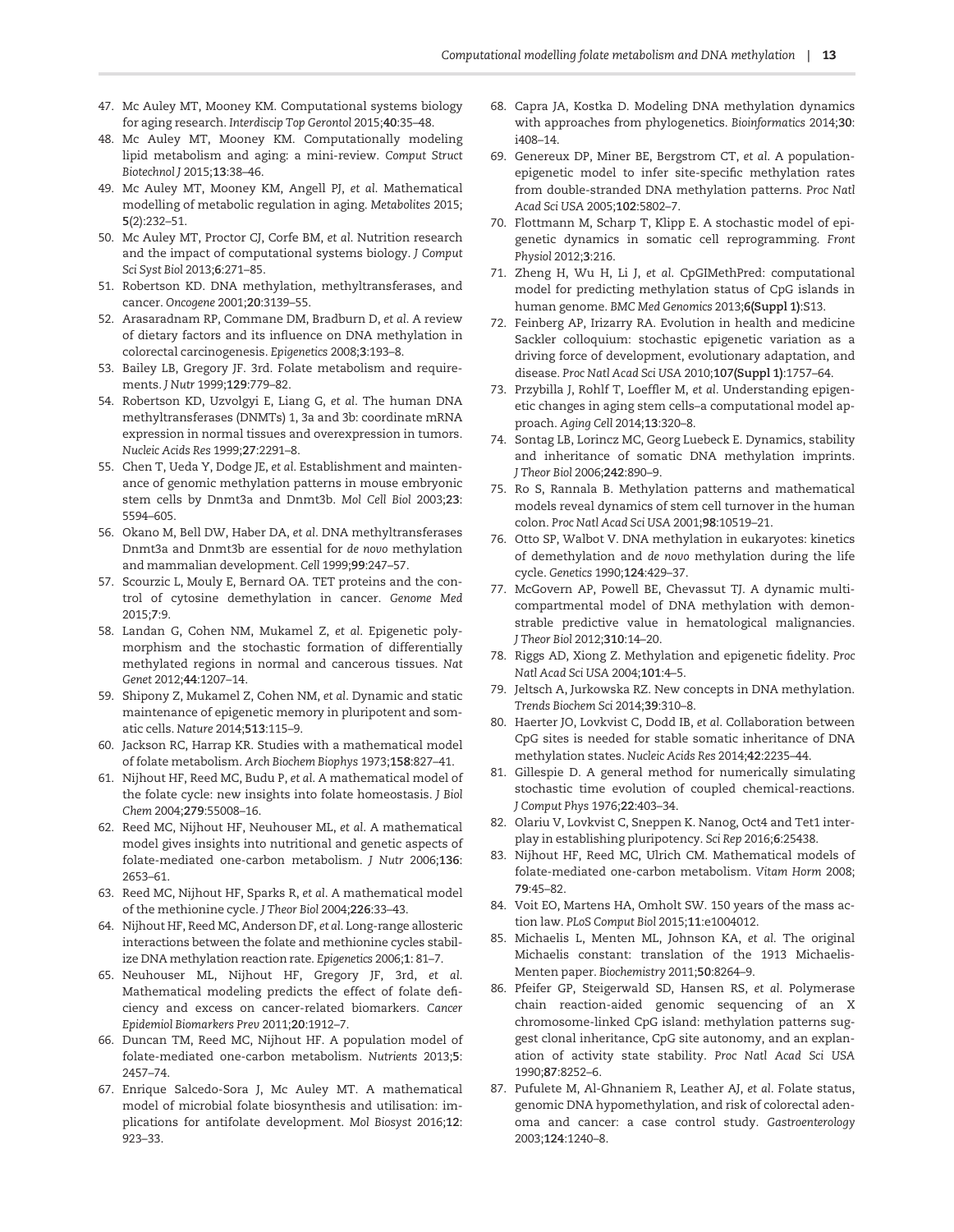- <span id="page-13-0"></span>88. Weiner AS, Boyarskikh UA, Voronina EN, et al. Methylenetetrahydrofolate reductase C677T and methionine synthase A2756G polymorphisms influence on leukocyte genomic DNA methylation level. Gene 2014;533: 168–72.
- 89. Harmon DL, Shields DC, Woodside JV, et al. Methionine synthase D919G polymorphism is a significant but modest determinant of circulating homocysteine concentrations. Genet Epidemiol 1999;17:298–309.
- 90. Ganguly P, Alam SF. Role of homocysteine in the development of cardiovascular disease. Nutr J 2015;14:6.
- 91. Zhang JG, Liu JX, Li ZH, et al. Dysfunction of endothelial NO system originated from homocysteine-induced aberrant methylation pattern in promoter region of DDAH2 gene. Chin Med J 2007;120:2132–7.
- 92. Bonsch D, Lenz B, Reulbach U, et al. Homocysteine associated genomic DNA hypermethylation in patients with chronic alcoholism. J Neural Transm 2004;111:1611–6.
- 93. Zhi Y, Huang Y, Li Z, et al. Hypermethylation of estrogen receptor-alpha gene and high homocysteine in atheromatosis patients, (in Chinese). Wei Sheng Yan Jiu 2008;37:314–7.
- 94. Huang Y, Peng K, Su J, et al. Different effects of homocysteine and oxidized low density lipoprotein on methylation status in the promoter region of the estrogen receptor alpha gene. Acta Biochim Biophys Sin 2007;39:19–26.
- 95. Lee ME, Wang H. Homocysteine and hypomethylation. A novel link to vascular disease. Trends Cardiovasc Med 1999;9:49–54.
- 96. Yi P, Melnyk S, Pogribna M, et al. Increase in plasma homocysteine associated with parallel increases in plasma S-adenosylhomocysteine and lymphocyte DNA hypomethylation. J Biol Chem 2000;275:29318–23.
- 97. Zhang D, Sun X, Liu J, et al. Homocysteine accelerates senescence of endothelial cells via DNA hypomethylation of human telomerase reverse transcriptase. Arterioscler Thromb Vasc Biol 2015;35:71–8.
- 98. MacFarlane AJ, Liu X, Perry CA, et al. Cytoplasmic serine hydroxymethyltransferase regulates the metabolic partitioning of methylenetetrahydrofolate but is not essential in mice. J Biol Chem 2008;283:25846–53.
- 99. Herbig K, Chiang EP, Lee LR, et al. Cytoplasmic serine hydroxymethyltransferase mediates competition between folatedependent deoxyribonucleotide and S-adenosylmethionine biosyntheses. J Biol Chem 2002;277:38381–9.
- 100. Scotti M, Stella L, Shearer EJ, et al. Modeling cellular compartmentation in one-carbon metabolism. Wiley Interdiscip Rev Syst Biol Med 2013;5:343–65.
- 101. Field MS, Kamynina E, Agunloye OC, et al. Nuclear enrichment of folate cofactors and methylenetetrahydrofolate dehydrogenase 1 (MTHFD1) protect de novo thymidylate biosynthesis during folate deficiency. J Biol Chem 2014;289: 29642–50.
- 102. Groth M, Moissiard G, Wirtz M. MTHFD1 controls DNA methylation in Arabidopsis. 2016;7:11640.
- 103. Anderson DD, Woeller CF, Chiang EP, et al. Serine hydroxymethyltransferase anchors de novo thymidylate synthesis pathway to nuclear lamina for DNA synthesis. J Biol Chem 2012;287:7051–62.
- 104. Anderson DD, Eom JY, Stover PJ. Competition between sumoylation and ubiquitination of serine hydroxymethyltransferase 1 determines its nuclear localization and its accumulation in the nucleus. J Biol Chem 2012;287:4790–9.
- 105. Lee B, Muller MT. SUMOylation enhances DNA methyltransferase 1 activity. Biochem J 2009;421:449–61.
- 106. Ling Y, Sankpal UT, Robertson AK, et al. Modification of de novo DNA methyltransferase 3a (Dnmt3a) by SUMO-1 modulates its interaction with histone deacetylases (HDACs) and its capacity to repress transcription. Nucleic Acids Res 2004;32:598–610.
- 107. Gutenkunst RN, Waterfall JJ, Casey FP, et al. Universally sloppy parameter sensitivities in systems biology models. PLoS Comput Biol 2007;3:1871–8.
- 108. Scheer M, Grote A, Chang A, et al. BRENDA, the enzyme information system in 2011. Nucleic Acids Res 2011;39:D670–6.
- 109.Wittig U, Kania R, Golebiewski M, et al. SABIO-RK–database for biochemical reaction kinetics. Nucleic Acids Res 2012; 40:D790–6.
- 110.McEntee G, Minguzzi S, O'Brien K, et al. The former annotated human pseudogene dihydrofolate reductase-like 1 (DHFRL1) is expressed and functional. Proc Natl Acad Sci USA 2011;108:15157–62.
- 111. Christensen KE, Mirza IA, Berghuis AM, et al. Magnesium and phosphate ions enable NAD binding to methylenetetrahydrofolate dehydrogenase-methenyltetrahydrofolate cyclohydrolase. J Biol Chem 2005;280:34316–23.
- 112. Burda P, Schafer A, Suormala T, et al. Insights into severe 5,10-methylenetetrahydrofolate reductase deficiency: molecular genetic and enzymatic characterization of 76 patients. Hum Mutat 2015;36:611–21.
- 113. Smith GK, Banks SD, Monaco TJ, et al. Activity of an NADdependent 5,10-methylenetetrahydrofolate dehydrogenase in normal tissue, neoplastic cells, and oncogenetransformed cells. Arch Biochem Biophys 1990;283:367–71.
- 114.Wolthers KR, Scrutton NS. Cobalamin uptake and reactivation occurs through specific protein interactions in the methionine synthase-methionine synthase reductase complex. Febs J 2009;276:1942–51.
- 115.Kotb M, Kredich NM. S-Adenosylmethionine synthetase from human lymphocytes. Purification and characterization. J Biol Chem 1985;260:3923–30.
- 116. Bacolla A, Pradhan S, Larson JE, et al. Recombinant human DNA (cytosine-5) methyltransferase. III. Allosteric control, reaction order, and influence of plasmid topology and triplet repeat length on methylation of the fragile X CGG.CCG sequence. J Biol Chem 2001;276:18605–13.
- 117. Pfeifer GP, Grunwald S, Boehm TL, et al. Isolation and characterization of DNA cytosine 5-methyltransferase from human placenta. Biochim Biophys Acta 1983;740:323–30.
- 118. Roy PH, Weissbach A. DNA methylase from HeLa cell nuclei. Nucleic Acids Res 1975;2:1669–84.
- 119. Pradhan M, Esteve PO, Chin HG, et al. CXXC domain of human DNMT1 is essential for enzymatic activity. Biochemistry 2008;47:10000–9.
- 120. Balada E, Ordi-Ros J, Serrano-Acedo S, et al. Transcript levels of DNA methyltransferases DNMT1, DNMT3A and DNMT3B in  $CD4+T$  cells from patients with systemic lupus erythematosus. Immunology 2008;124:339–47.
- 121. Gibson MA, Bruck J. Efficient exact stochastic simulation of chemical systems with many species and many channels. J Phys Chem 2000;A 104:1876–89.
- 122. Elowitz MB, Levine AJ, Siggia ED, et al. Stochastic gene expression in a single cell. Science 2002;297:1183–6.
- 123. Singh A, Soltani M. Quantifying intrinsic and extrinsic variability in stochastic gene expression models. PLoS One 2013;8:e84301.
- 124. Raser JM, O'Shea EK. Control of stochasticity in eukaryotic gene expression. Science 2004;304:1811–4.